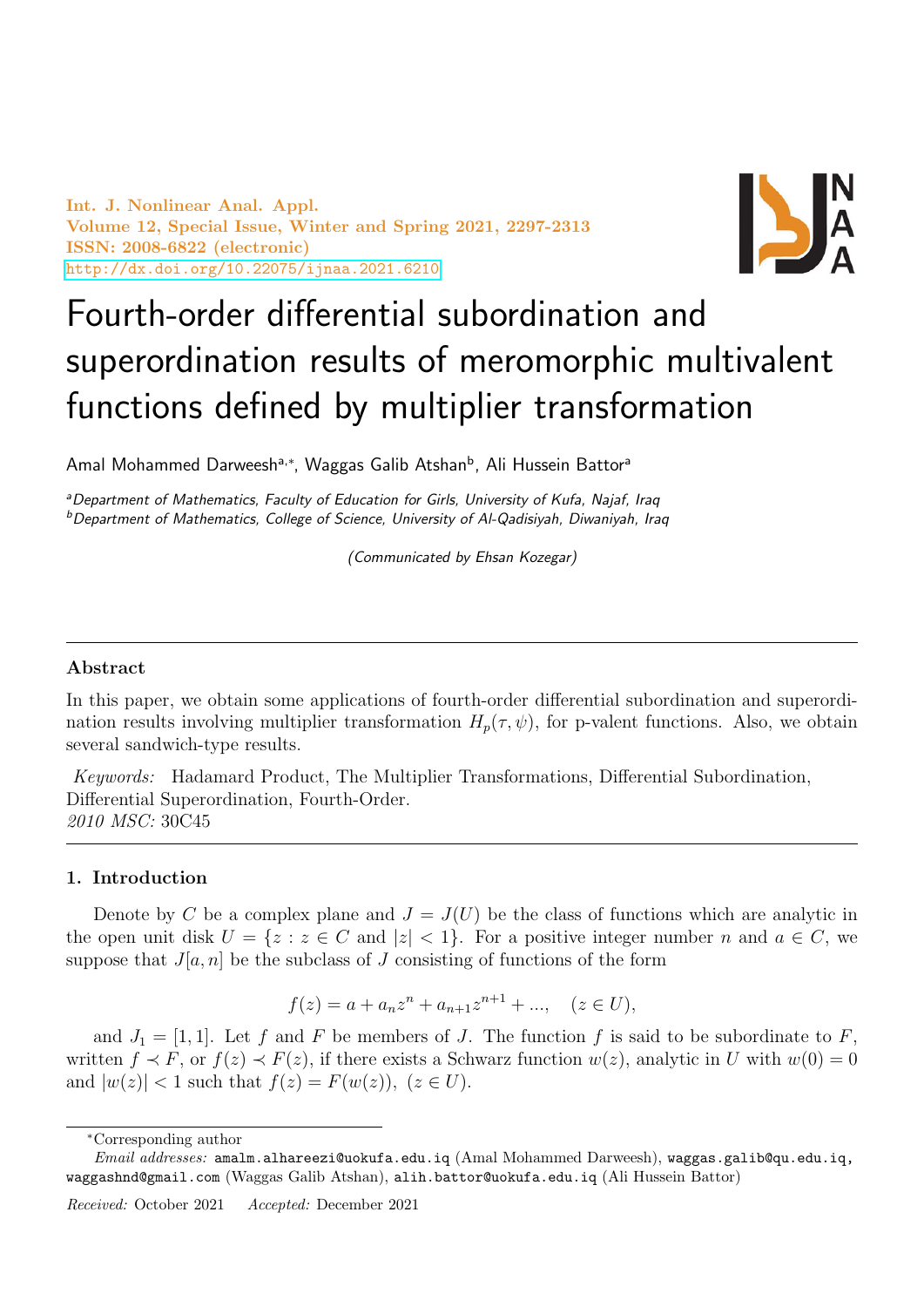Furthermore, if the function  $F$  is univalent in  $U$ , then we have the following equivalence (see  $[16, 17]$  $[16, 17]$ :

$$
f(z) \prec F(z)
$$
  $(z \in U) \leftrightarrow f(0) = F(0)$  and  $f(U) \subset F(U)$ .

Assume that  $B_p$  denote the class of functions of the form:

<span id="page-1-0"></span>
$$
f(z) = z^{-p} + \sum_{n=0}^{\infty} a_n z^n,
$$
\n(1.1)

let  $f \in B_p$  given by  $(1.1)$  and  $g \in B_p$ , defined by

$$
g(z) = z^{-p} + \sum_{n=0}^{\infty} b_n z^n,
$$

the Hadamard product (or convolution) of  $f(z)$  and  $g(z)$  is defined as follows:

$$
(f * g)(z) = z^{-p} + \sum_{n=0}^{\infty} a_n b_n z^n = (g * f)(z).
$$

For any  $\tau \in N_0 = N \cup \{0\}$ , Cho and Yoon introduced the multiplier transformations  $H_p(\tau, \psi)$ , of functions  $f \in B_p$ , by: (see [\[15\]](#page-16-2))

$$
H_p(\tau, \psi) f(z) = z^{-p} + \sum_{n=0}^{\infty} \left( \frac{n+p+\psi}{\psi} \right)^{\tau} a_n z^n, \quad (\psi > 0, \ z \in U).
$$

Obviously, we have

$$
H_p(v, \psi)(H_p(\tau, \psi)f(z)) = H_p(v + \tau, \psi)f(z),
$$

for all nonnegative integers v and  $\tau$ . The operators  $H_1(\tau, \psi)$  and  $H_1(\tau, 1)$  are the multiplier transformation introduced and studied by Sarangi and Uralegaddi [\[18\]](#page-16-3), and Uralegaddi and Somanatha [\[19,](#page-16-4) [20\]](#page-16-5), respectively. Now, we define the multiplier transformation  $H_p(\tau, \psi)$  of functions  $f, g \in B_p$ , by

<span id="page-1-1"></span>
$$
H_p(\tau, \psi)(f * g)(z) = z^{-p} + \sum_{n=2}^{\infty} \left(\frac{n+p+\psi}{\psi}\right)^{\tau} a_n b_n z^n, \quad (\psi > 0, \ z \in U). \tag{1.2}
$$

It is easily verified from [\(1.2\)](#page-1-1), that

<span id="page-1-2"></span>
$$
z(H_p(\tau, \psi)(f * g)(z))' = \psi(H_p(\tau + 1, \psi)(f * g)(z) - (\psi + p)H_p(\tau, \psi)(f * g)(z).
$$
 (1.3)

In recent years, there are many authors presented and dealing with the theory of second-order differential subordination and superordination for example  $(1, 2, 3, 5, 7, 10, 11, 12, 13, 14, 16)$  $(1, 2, 3, 5, 7, 10, 11, 12, 13, 14, 16)$  $(1, 2, 3, 5, 7, 10, 11, 12, 13, 14, 16)$  $(1, 2, 3, 5, 7, 10, 11, 12, 13, 14, 16)$  $(1, 2, 3, 5, 7, 10, 11, 12, 13, 14, 16)$  $(1, 2, 3, 5, 7, 10, 11, 12, 13, 14, 16)$  $(1, 2, 3, 5, 7, 10, 11, 12, 13, 14, 16)$  $(1, 2, 3, 5, 7, 10, 11, 12, 13, 14, 16)$  $(1, 2, 3, 5, 7, 10, 11, 12, 13, 14, 16)$  $(1, 2, 3, 5, 7, 10, 11, 12, 13, 14, 16)$  $(1, 2, 3, 5, 7, 10, 11, 12, 13, 14, 16)$ . Also, many authors discussed the theory of the third-order differential subordination and superordination for example [\[4,](#page-16-16) [8\]](#page-16-17). In 2011, Antonino and Miller [\[4\]](#page-16-16) presented basic concepts and extended the theory of the second-order differential subordination in the open unit disk introduced by Miller and Mocanu [\[16\]](#page-16-0) to the third case. Atshan et al. [\[9,](#page-16-18) [6\]](#page-16-19) extended the third-order case to fourth-order differential subordination and determined properties of functions g that satisfy the following fourthorder differential subordination: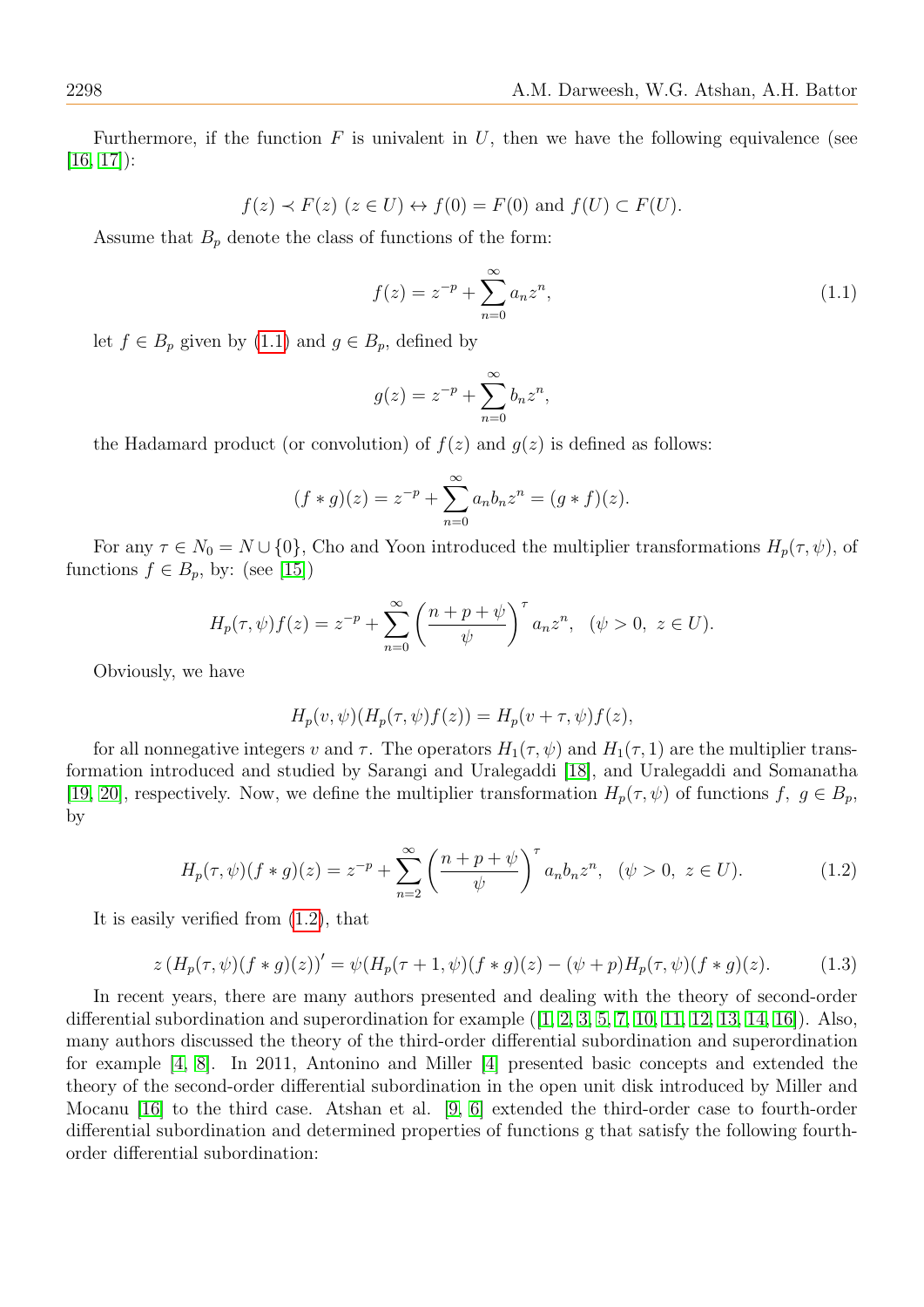$$
\phi(g(z), zg'(z), z^2g''(z), z^3g'''(z), z^4g''''(z); z) \prec h(z),
$$

where h be analytic univalent function in U, g is analytic function and  $\phi: C^5 \times U \to C$ . Now, we extended the third-order case to fourth-order differential superordination and determined properties of the function g that satisfy the following fourth-order differential superordination

$$
h(z) \prec \phi(g(z), zg'(z), z^2g''(z), z^3g'''(z), z^4g''''(z); z),
$$

where h be analytic univalent function in U, g is analytic function  $\phi : C^5 \times U \to C$ . To prove our main result, we need the basic concepts in the theory of fourth-order.

**Definition 1.1.** [\[4\]](#page-16-16) Let Q be the set of all analytic and univalent functions q on the set  $\underline{U}\backslash E(q)$ , where  $E(q) = \{\zeta \in \partial U : q(z) = \infty\}$ , such that,  $|q'(z)| = \rho > 0$  for  $\zeta \in \underline{U} \setminus E(q)$ . Further, let the subclass of Q for which  $q(0) = a$ , be denoted by  $Q(a)$  with  $Q(0) = Q_0$  and  $Q(1) = Q_1$ ,  $Q_1 = \{q \in$  $Q: q(0) = 1$ .

<span id="page-2-3"></span>**Definition** 1.2. [\[9,](#page-16-18) [6\]](#page-16-19) Let  $\phi: C^5 \times U \to C$  and suppose  $h(z)$  be univalent function in U. If  $g(z)$  is analytic function in U and satisfies the following fourth-order differential subordination:

<span id="page-2-0"></span>
$$
\phi(g(z), zg'(z), z^2g''(z), z^3g'''(z), z^4g''''(z); z) \prec h(z), \tag{1.4}
$$

then  $q(z)$  is called a solution of the differential subordination [\(1.4\)](#page-2-0). A univalent function  $q(z)$  is called a dominant of the solutions of [\(1.4\)](#page-2-0), or, more simply, a dominant  $q(z)$  if  $q(z) \prec q(z)$  for all  $g(z)$  satisfying [\(1.4\)](#page-2-0). A dominant  $\check{q}(z)$  which satisfies  $\check{q} \prec q(z)$  for all dominants  $q(z)$  of (1.4) is said to be the best dominant.

**Definition** 1.3. [\[6\]](#page-16-19) Let  $\phi: C^5 \times U \to C$  and suppose that  $h(z)$  be analytic function in U. If  $g(z)$ and

$$
\phi(g(z),zg'(z),\ z^2g''(z),\ z^3g'''(z),z^4g''''(z);z),
$$

are univalent functions in U and satisfies the following fourth-order differential superordination

<span id="page-2-1"></span>
$$
h(z) \prec \phi(g(z), zg'(z), z^2g''(z), z^3g'''(z), z^4g''''(z); z), \tag{1.5}
$$

then  $q(z)$  is called a solution of the differential superordination [\(1.5\)](#page-2-1). An analytic function  $q(z)$ is called a subordinant of the solution of [\(1.5\)](#page-2-1), or, more simply, a subordinant, if  $q(z) \prec q(z)$  for all  $g(z)$  satisfying [\(1.5\)](#page-2-1). A univalent subordinant  $\check{q}(z)$  which satisfies  $q(z) \prec \check{q}(z)$  for all subordinants of [\(1.5\)](#page-2-1) is said to be the best subordinant. We note that the best subordinant is unique up to rotation of U.

<span id="page-2-2"></span>**Definition** 1.4. [\[9,](#page-16-18) [6\]](#page-16-19) Let  $\Omega$  be a set in C,  $q \in Q$  and  $n \in N \setminus \{2\}$ . The class  $\Psi_n[\Omega, q]$  of admissible functions consists of those functions  $\phi: C^5 \times U \to C$  that satisfy the following admissibility condition.

$$
\phi(u, v, x, y, g; \zeta) \notin \Omega,
$$

whenever

$$
u=q(\zeta),\quad v=k\zeta q'(\zeta),\quad Re\left\{\frac{x}{v}+1\right\}\geqq kRe\left\{\frac{\zeta q''(\zeta)}{q'(\zeta)}+1\right\},
$$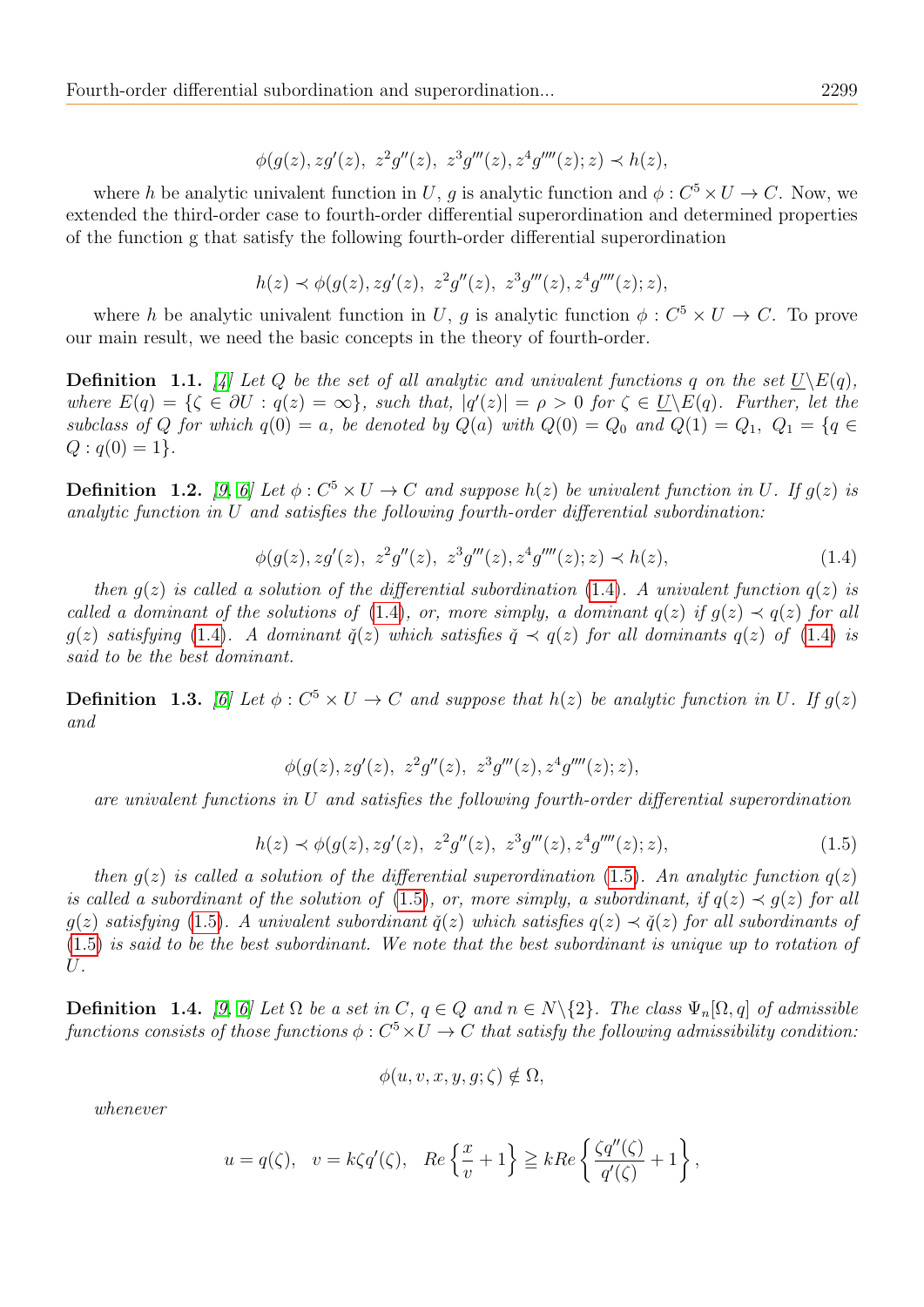and

$$
Re\left\{\frac{y}{v}\right\} \geq k^2 Re\left\{\frac{\zeta^2 q'''(\zeta)}{q'(\zeta)}\right\}, \quad Re\left\{\frac{g}{v}\right\} \geq k^3 Re\left\{\frac{\zeta^3 q''''(\zeta)}{q'(\zeta)}\right\},\
$$

where  $z \in U$ ,  $\zeta \in \partial U \backslash E(q)$  and  $k \geq n$ .

<span id="page-3-1"></span>**Definition** 1.5. [\[6\]](#page-16-19) Let  $\Omega$  be a set in  $C$ ,  $q(z) \in J[a,n]$  with  $q'(z) \neq 0$ . The class  $\Psi'_n[\Omega, q]$  of admissible functions consists of those functions  $\phi : C^5 \times U \to C$  that satisfy the following admissibility condition:

$$
\phi(u, v, x, y, g; \zeta) \notin \Omega,
$$

whenever

$$
u = q(z), v = \frac{zq'(z)}{m}, Re\left\{\frac{x}{v} + 1\right\} \ge \frac{1}{m} Re\left\{\frac{zq''(z)}{q'(z)} + 1\right\},\
$$

and

$$
Re\left\{\frac{y}{v}\right\} \leq \frac{1}{m^2} Re\left\{\frac{z^2 q'''(z)}{q'(z)}\right\}, \quad Re\left\{\frac{g}{v}\right\} \geq \frac{1}{m^3} Re\left\{\frac{z^3 q''''(z)}{q'(z)}\right\},
$$

where  $z \in U$ ,  $\zeta \in \partial U$  and  $m \geq n \geq 3$ .

The next lemma is the foundation result in theory of fourth-order differential subordination.

<span id="page-3-0"></span>**Lemma 1.6.** [\[9\]](#page-16-18) Let  $g \in J[a, n]$  with  $n \in N \setminus \{2\}$ , and  $q \in Q(a)$  and satisfy the following conditions:

$$
Re\left\{\frac{\zeta^2 q'''(\zeta)}{q'(\zeta)}\right\} \geqq 0, \ \ and \ \ \left|\frac{\zeta^2 p''(z)}{q'(\zeta)}\right| \leqq k^2,
$$

where  $z \in U$ ,  $\zeta \in \partial U \backslash E(q)$  and  $k \geq n$ . If  $\Omega$  is a set in  $C$ ,  $\phi \in \Psi_n[\Omega, q]$  and

$$
\phi(g(z), zg'(z), z^2g''(z), z^3g'''(z), z^4g''''(z); z) \in \Omega
$$

then

$$
g(z) \prec q(z), \quad (z \in U)
$$

The next lemma is the foundation result in the theory of fourth-order differential superordination.

<span id="page-3-2"></span>**Lemma 1.7.** [\[6\]](#page-16-19) Let  $g(z) \in J[a, n]$  with  $\phi \in \Psi'_n[\Omega, q]$ . if

$$
\phi(g(z), zg'(z), z^2g''(z), z^3g'''(z), z^4g''''(z); z),
$$

is univalent in U and  $g(z) \in Q(a)$  satisfy the following admissibility conditions:

$$
Re\left\{\frac{z^2q'''(z)}{q'(\zeta)}\right\} \ge 0, \text{ and } \left|\frac{z^2p''(z)}{q'(\zeta)}\right| \le \frac{1}{m^2},
$$

where  $z \in U$ ,  $\zeta \in \partial U$  and  $m \geq n \geq 3$ , then

$$
\Omega \subset \{\phi(g(z), zg'(z), z^2g''(z), z^3g'''(z), z^4g''''(z); z) : z \in U\},\
$$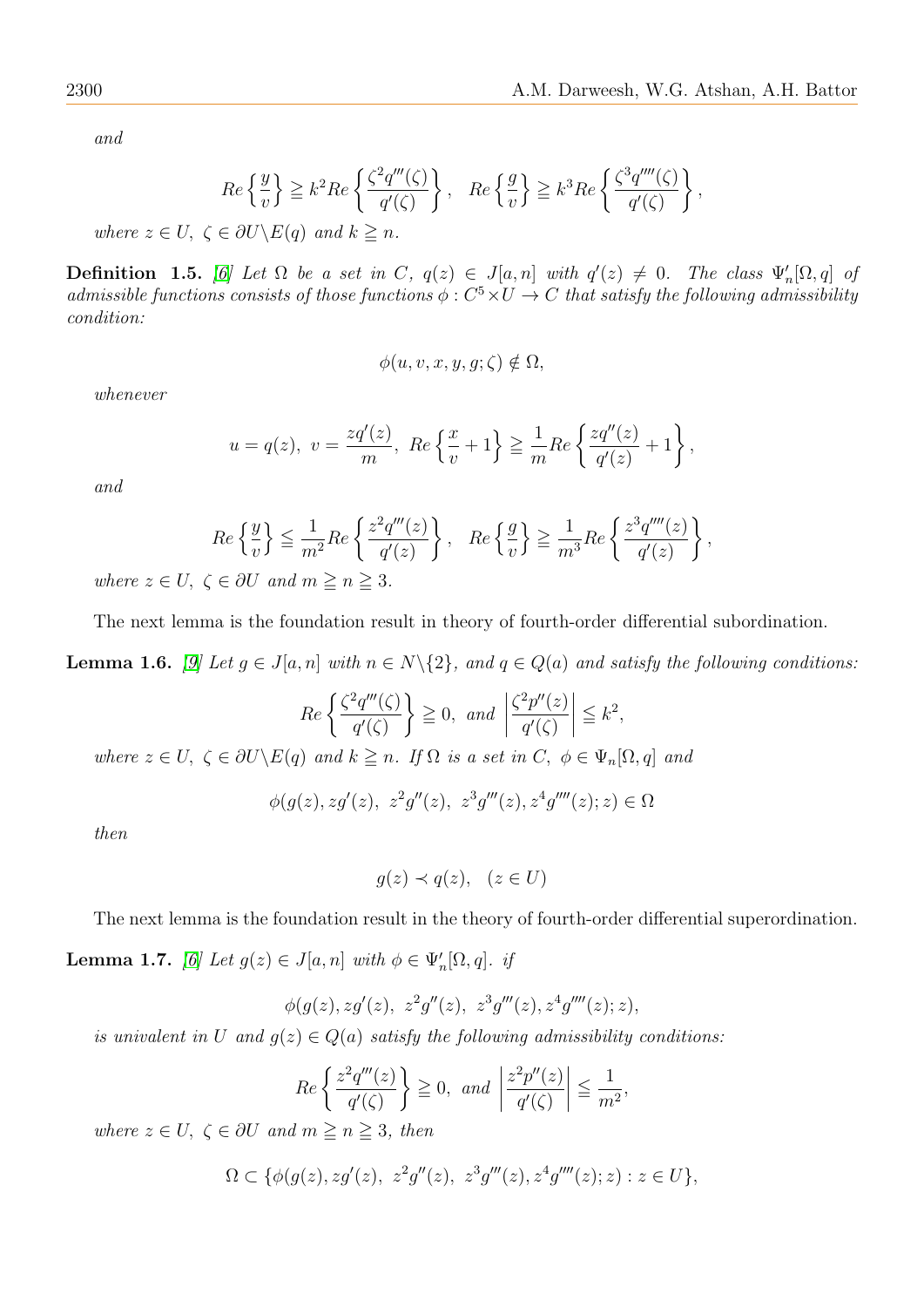implies that

$$
q(z) \prec g(z), \quad (z \in U)
$$

In this paper, we present some results for differential subordination and superordination for analytic functions defined by a multiplier transformation  $H_p(\tau, \psi)(f * g)(z)$ .

# 2. Fourth-Order Differential Subordination Results Using  $H_p(\tau, \psi)(f * g)(z)$

First, we define the following class of admissible functions, which are needed in proving the differential theorems associated with  $H_p(\tau, \psi)(f * g)(z)$  defined by [\(1.2\)](#page-1-1).

<span id="page-4-1"></span>**Definition** 2.1. Let  $\Omega$  be a set in C, and  $q \in Q_0 \cap J_0$ . The class  $A_j[\Omega, q]$  of admissible functions consists of those functions  $\phi: C^5 \times U \to C$ , that satisfy the following admissibility condition.

$$
\phi(u, v, x, y, g; z) \notin \Omega,
$$

whenever

$$
u = q(\zeta), \ v = \frac{k\zeta q'(\zeta) + (\psi + p)q(\zeta)}{\psi},
$$

$$
Re\left(\frac{\psi(\psi+1)(x+v) - (2(\psi+p)+1)(\psi+p-1)(u-v) + (\psi+p)u}{\psi v + (\psi+p)u}\right) \geq kRe\left\{\frac{\zeta q''(\zeta)}{q'(\zeta)} + 1\right\},\,
$$

$$
Re\left(\frac{\psi^3 y - (3(\psi + p) + 1)\psi^2 x - (\psi + p)^2(\psi(\psi + p) + 1)u}{\psi v + (\psi + p)u} - [(\psi + p)((3(\psi + p) + 5) + 2)])\right)
$$
  

$$
\geq k^2 Re\left\{\frac{\zeta^2 q'''(\zeta)}{q'(\zeta)}\right\}
$$

and

 $Re(\frac{\psi^4g-4\psi^3(\psi+p+1)y+\psi^2[6(\psi+p)^2-3(\psi+p)-2]x+[(\psi+p)(8(\psi+p)+9)+2](u-v)+(\psi+p)^2[(\psi+p)^2+(\psi(\psi+p)+1)^2]u}{\psi v+(\psi+p)u}+\psi(\psi+p)[(\psi+p+1)((2(\psi+p)+5)+1)])$  $\geq k^3 Re \bigg\{ \frac{\zeta^3 q''''(\zeta)}{q'(\zeta)}$  $\lambda$ 

where  $z \in U$ ,  $\zeta \in \partial U \backslash E(q)$  and  $k \geq n$ .

<span id="page-4-2"></span>**Theorem 2.2.** Let  $\phi \in A_j[\Omega, q]$ . If  $f, g \in B_p$  and  $q \in Q_0$  and satisfy the following conditions

<span id="page-4-3"></span>
$$
Re\left(\frac{\zeta^2 q'''(\zeta)}{q'(\zeta)}\right) \ge 0, \left|\frac{H_p(\tau+2,\psi)(f*g)(z)}{q'(\zeta)}\right| \le k^2,\tag{2.1}
$$

and

<span id="page-4-0"></span>
$$
\{\phi(H_p(\tau,\psi)(f*g)(z),H_p(\tau+1,\psi)(f*g)(z),H_p(\tau+2,\psi)(f*g)(z),H_p(\tau+3,\psi)(f*g)(z),H_p(\tau+4,\psi)(f*g)(z))\}\subset\Omega,\tag{2.2}
$$

then

$$
H_p(\tau, \psi)(f * g)(z) \prec q(z) \quad (z \in U).
$$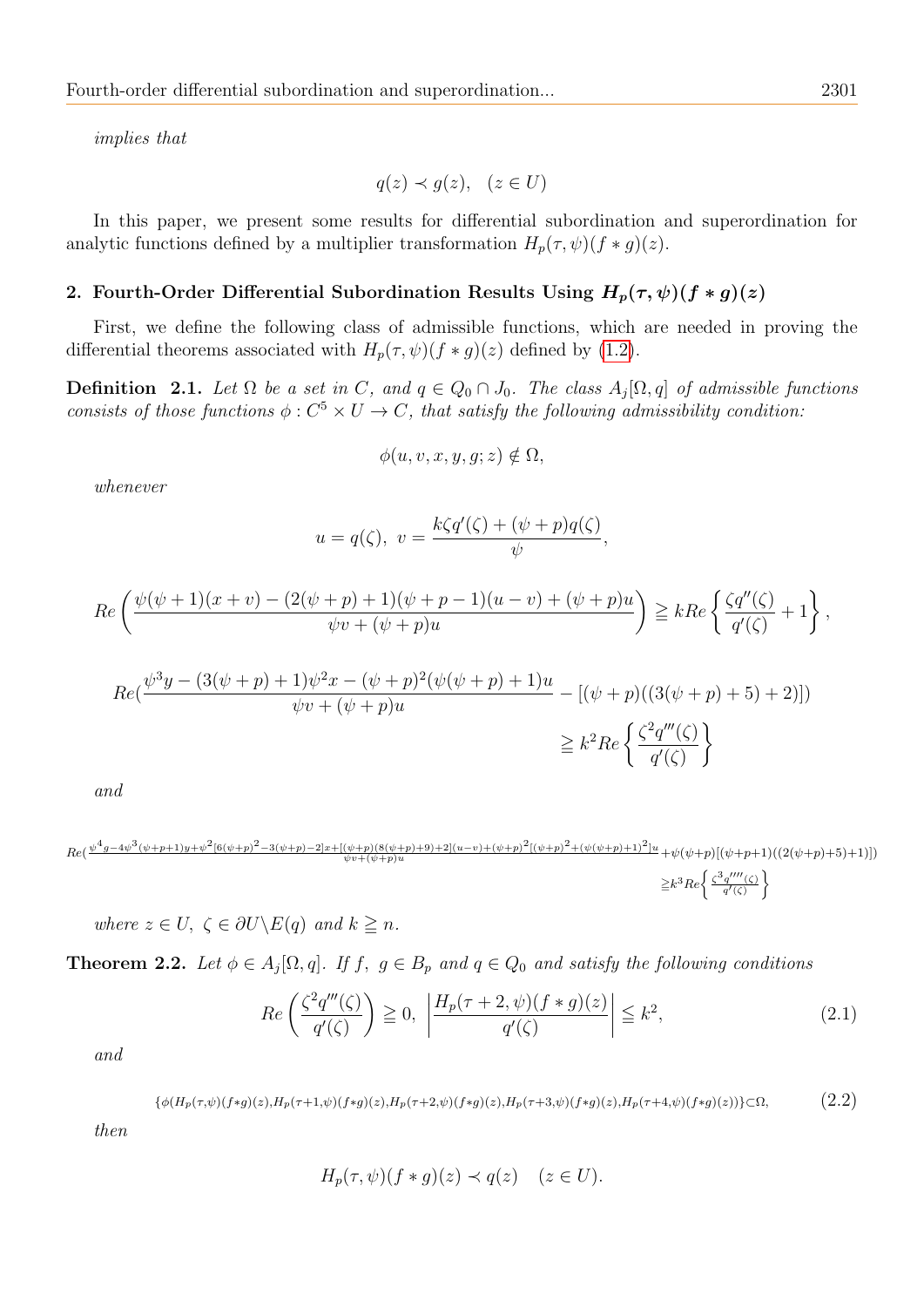<span id="page-5-5"></span><span id="page-5-4"></span><span id="page-5-3"></span>,

**Proof**. Define the analytic function  $p(z)$  in U by

<span id="page-5-0"></span>
$$
p(z) = H_p(\tau, \psi)(f * g)(z) \quad (z \in U).
$$
 (2.3)

Then, differentiating  $(2.3)$  with respect to z and using  $(1.3)$ , we have

<span id="page-5-1"></span>
$$
H_p(\tau + 1, \psi)(f * g)(z) = \frac{zp'(z) + (\psi + p)p(z)}{\psi}.
$$
\n(2.4)

Further computations show that

$$
H_p(\tau + 2, \psi)(f * g)(z) = \frac{z^2 p''(z) + (2(\psi + p) + 1)zp'(z) + (\psi + p)^2 p(z)}{\psi^2}
$$
(2.5)

<span id="page-5-6"></span>
$$
H_p(\tau+3,\psi)(f*g)(z) = \frac{z^3p^3(z) + (3(\psi+p) + 1)z^2p''(z) + [3(\psi+p)^2 + 3(\psi+p) + 1]zp'(z) + (\psi+p)^3p(z)}{\psi^3}
$$
(2.6)

and

<span id="page-5-2"></span>Hp(τ+4,ψ)(f∗g)(z)= <sup>z</sup> 4p 4(z)+4(ψ+p+1)z 3p 3(z)+[6(ψ+p) 2+10(ψ+p)+3]z 2p ′′(z)+[4((ψ+p) 3+(ψ+p) 2+(ψ+p))+1]zp′ (z)+(ψ+p) 4p(z)  $\overline{\psi^4}$ (2.7) We now define the transformation  $C^5$  to  $C$ ,

$$
u(r, s, t, w, b) = r,
$$
  
\n
$$
v(r, s, t, w, b) = \frac{s + (\psi + p)r}{\psi},
$$
  
\n
$$
x(r, s, t, w, b) = \frac{t + (2(\psi + p) + 1)s + (\psi + p)^{2}r}{\psi^{2}},
$$
  
\n
$$
y(r, s, t, w, b) = \frac{w + (3(\psi + p) + 1)t + [3(\psi + p)^{2} + 3(\psi + p) + 1]s + (\psi + p)^{3}r}{\psi^{3}}
$$
(2.8)

and

$$
g(r, s, t, w, b) =
$$
  
\n
$$
\frac{b + 4(\psi + p + 1)w + [6(\psi + p)^{2} + 10(\psi + p) + 3]t + [4((\psi + p)^{3} + (\psi + p)^{2} + (\psi + p)) + 1]s + (\psi + p)^{4}r}{\psi^{4}},
$$
\n(2.9)

let

$$
\chi(r, s, t, w, b; z) = \phi(u, v, x, y, g; z) =
$$
\n
$$
\phi\left(r, \frac{s + (\psi + p)r}{\psi}, \frac{t + (2(\psi + p) + 1)s + (\psi + p)^2r}{\psi^2}, \frac{\psi^2}{\psi^3}, \frac{\psi^3}{\psi^4}\right)
$$
\n
$$
\frac{u + (3(\psi + p) + 1)t + [3(\psi + p)^2 + 3(\psi + p) + 1]s + (\psi + p)^3r}{\psi^3}, \frac{b + 4(\psi + p + 1)w + [6(\psi + p)^2 + 10(\psi + p) + 3]t + [4((\psi + p)^3 + (\psi + p)^2 + (\psi + p)) + 1]s + (\psi + p)^4r}{\psi^4}\right)
$$
\n(2.10)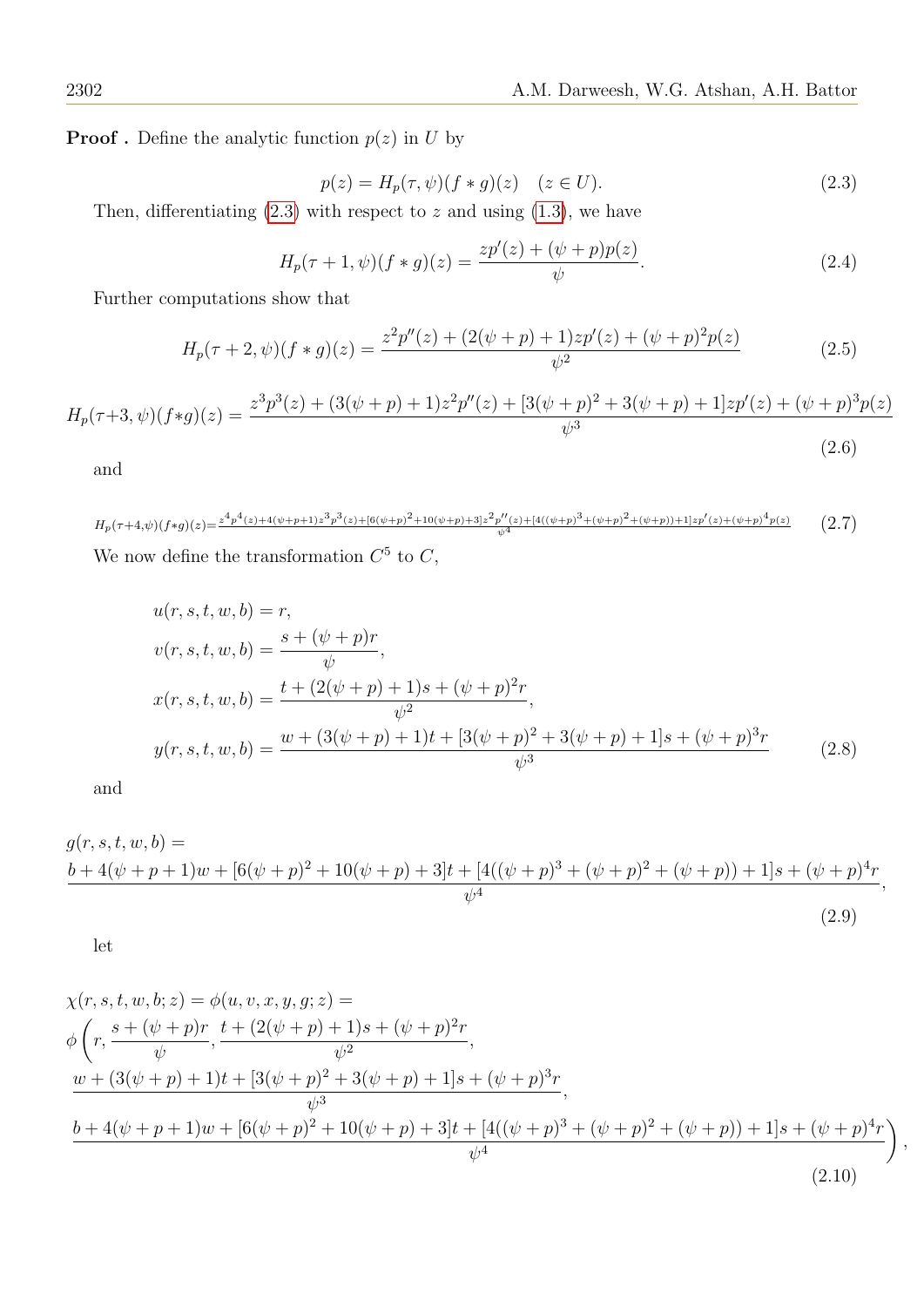The proof will make use Lemma [1.6.](#page-3-0) Using the equations [\(2.4\)](#page-5-1) to [\(2.7\)](#page-5-2), we have from [\(2.8\)](#page-5-3) that

$$
\chi(p(z), zp'(z), z^2p''(z), z^3p^3(z), z^4p^4(z); z) = \phi(H_p(\tau, \psi)(f * g)(z), H_p(\tau + 1, \psi)(f * g)(z),
$$
  
\n
$$
H_p(\tau + 2, \psi)(f * g)(z), H_p(\tau + 3, \psi)(f * g)(z), H_p(\tau + 4, \psi)(f * g)(z))
$$
\n(2.11)

Hence, clearly [\(2.2\)](#page-4-0) becomes

<span id="page-6-2"></span>
$$
\chi(p(z), z p'(z), z^2 p''(z), z^3 p^3(z), z^4 p^4(z); z) \in \Omega
$$

We note that

$$
\frac{t}{s} + 1 = \frac{\psi(\psi + 1)(x + v) - (2(\psi + p) + 1)(\psi + p - 1)(u - v) + (\psi + p)u}{\psi v + (\psi + p)u},
$$

$$
\frac{w}{s} = \frac{\psi^3 y - (3(\psi + p) + 1)\psi^2 x - (\psi + p)^2(\psi(\psi + p) + 1)u}{\psi v + (\psi + p)u} - [(\psi + p)((3(\psi + p) + 5) + 2)],
$$

and

$$
\tfrac{b}{s}=\tfrac{\psi^4g-4\psi^3(\psi+p+1)y+\psi^2[6(\psi+p)^2-3(\psi+p)-2]x+[(\psi+p)(8(\psi+p)+9)+2](u-v)+(\psi+p)^2+(\psi(\psi+p)+1)^2]u}{\psi v+(\psi+p)u}+\psi(\psi+p)^2+(\psi(\psi+p)+1)^2u+\psi(\psi+p)([(\psi+p+1)((2(\psi+p)+5)+1)]u
$$

Therefore, the admissibility condition for  $\phi \in A_j[\Omega, q]$ , in Definition [2.1](#page-4-1) is equivalent to admissibility condition for  $\chi \in \Psi_3[\Omega, q]$  as given in Definition [1.4](#page-2-2) with  $n = 3$ . Therefore, by using [2.1](#page-4-1) and Lemma [1.6,](#page-3-0) we obtain

$$
p(z) = H_p(\tau, \psi)(f * g)(z) \prec q(z).
$$

This completes the proof of Theorem [2.2.](#page-4-2)  $\square$ 

Our next corollary, is an extension of Theorem [2.2](#page-4-2) to the case when the behavior of  $q(z) \in \partial U$ , is not known.

<span id="page-6-0"></span>Corollary 2.3. Let  $\Omega \subset C$ , and let the function  $q(z)$  be univalent in U with  $q(0) = 1$ . Let  $\phi \in C$  $A_j[\Omega, q]$  for some  $\rho \in (0, 1)$ , where  $q_\rho(z) = q(\rho z)$ . If  $f, g \in B_p$  and  $q_\rho$  satisfies the following conditions:

<span id="page-6-1"></span>
$$
Re\left(\frac{\zeta^2 q'''(\zeta)}{q'(\zeta)}\right) \geqq 0, \ \left|\frac{H_p(\tau+2,\psi)(f*g)(z)}{q'(\zeta)}\right| \leqq k^2, \ (z \in U, \ \zeta \in \partial U \setminus E(q_\rho) \ and \ k \geqq n) \tag{2.12}
$$

and

$$
\phi(H_p(\tau, \psi)(f * g)(z), H_p(\tau + 1, \psi)(f * g)(z), H_p(\tau + 2, \psi)(f * g)(z),
$$
  
\n
$$
H_p(\tau + 3, \psi)(f * g)(z), H_p(\tau + 4, \psi)(f * g)(z)) \prec h(z),
$$
\n(2.13)

then

$$
H_p(\tau, \psi)(f * g)(z) \prec q(z) \quad (z \in U).
$$

and  $q(z) = \left(\frac{1+z}{1-z}\right)$  $\frac{1+z}{1-z}$ ) is the best dominant.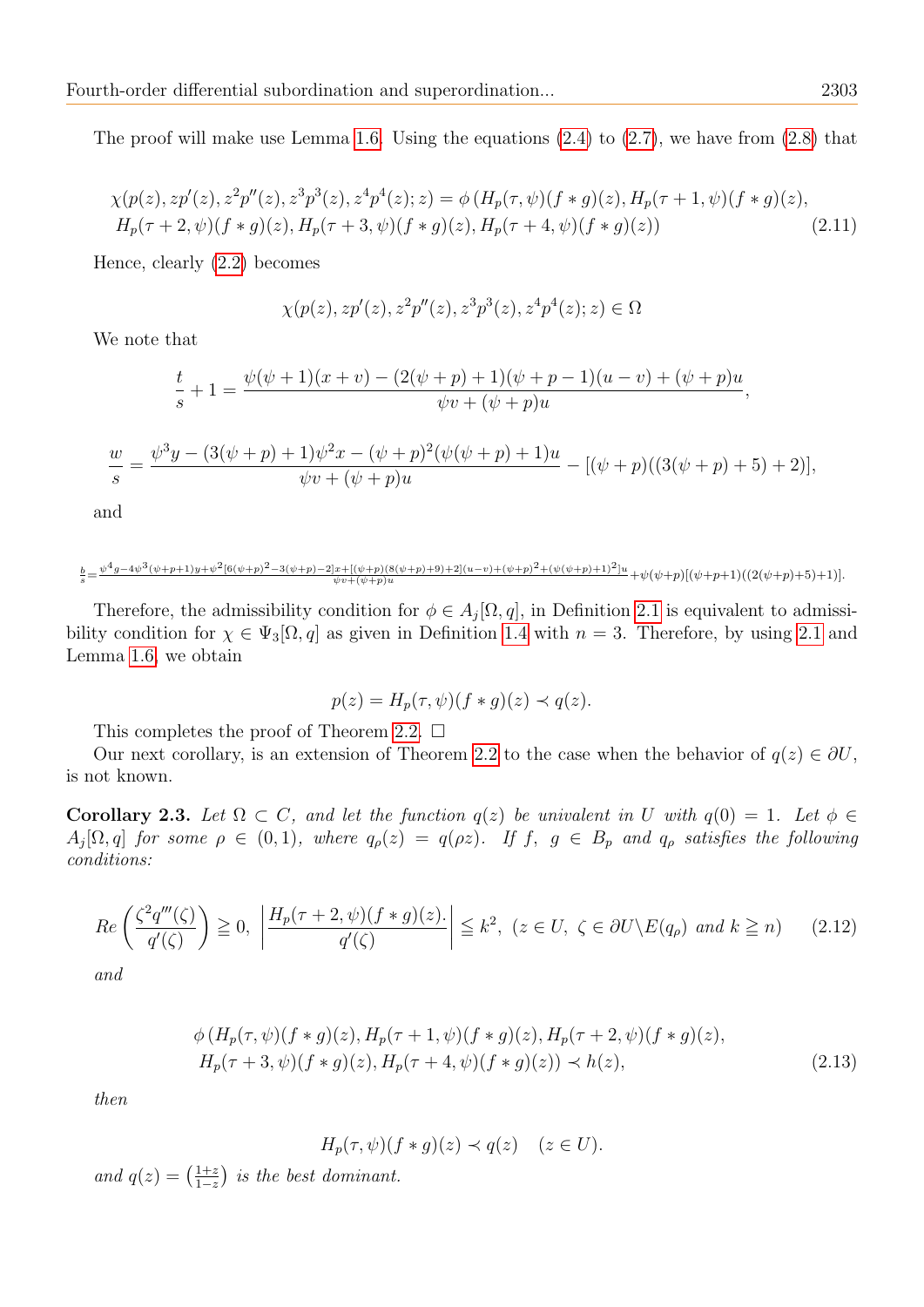**Proof.** By using Theorem [2.2,](#page-4-2) yield

$$
H_p(\tau, \psi)(f * g)(z) \prec q_\rho(z) \quad (z \in U).
$$

Then we obtain the result from

$$
q_{\rho}(z) \prec q(z) \quad (z \in U).
$$

This completes the proof of Corollary [2.3.](#page-6-0)  $\Box$ 

If  $\Omega \neq C$  is simply-connected domain, then  $\Omega = h(U)$  for some conformal mapping  $h(z)$  of U on to Ω. In this case, the class  $A_j[h(U), q]$ , is written an $A_j[h,q]$ . The following two results are immediate consequence of Theorem [2.2](#page-4-2) and Corollary [2.3.](#page-6-0)

<span id="page-7-1"></span>**Theorem 2.4.** Let  $\phi \in A_j[h,q]$ . If  $f, g \in B_p$  and  $q \in Q_0$  satisfy the following conditions [\(2.1\)](#page-4-3), and

$$
\phi(H_p(\tau, \psi)(f * g)(z), H_p(\tau + 1, \psi)(f * g)(z), H_p(\tau + 2, \psi)(f * g)(z),
$$
  
\n
$$
H_p(\tau + 3, \psi)(f * g)(z), H_p(\tau + 4, \psi)(f * g)(z)) \prec h(z),
$$
\n(2.14)

then

$$
H_p(\tau, \psi)(f * g)(z) \prec q(z) \quad (z \in U).
$$

**Corollary 2.5.** Let  $\Omega \subset C$ , and let the function q be univalent in U with  $q(0) = 1$ . Let  $\phi \in A_j[\Omega, q]$ for some  $\rho \in (0,1)$ , where  $q_{\rho}(z) = q(\rho z)$ . If  $f, g \in B_p$  and  $q_{\rho}$  satisfies the conditions [\(2.12\)](#page-6-1) and

$$
\phi(H_p(\tau, \psi)(f * g)(z), H_p(\tau + 1, \psi)(f * g)(z), H_p(\tau + 2, \psi)(f * g)(z),
$$
  
\n
$$
H_p(\tau + 3, \psi)(f * g)(z), H_p(\tau + 4, \psi)(f * g)(z)) \prec h(z),
$$
\n(2.15)

then

<span id="page-7-0"></span>
$$
H_p(\tau, \psi)(f * g)(z) \prec q(z) \quad (z \in U).
$$

The following result yield the best dominant of differential subordination [\(2.12\)](#page-6-1).

**Theorem 2.6.** Let the function  $h$  be univalent in  $U$ . Also let

$$
\phi\left(q(z),\frac{zq'(z)+( \psi+p)q(z)}{\psi},\frac{z^2q''(z)+( 2( \psi+p)+1)zq'(z)+( \psi+p)^2q(z)}{\psi^2},\frac{z^3q^3(z)+( 3( \psi+p)+1)z^2q''(z)+[3( \psi+p)^2+3( \psi+p)+1]zq'(z)+( \psi+p)^3q(z)}{\psi^3},\frac{z^4q^4(z)+4( \psi+p+1)z^3q^3(z)+[6( \psi+p)^2+10( \psi+p)+3]z^2q''(z)+[4( (\psi+p)^3+ (\psi+p)^2+ (\psi+p))+1]zq'(z)+(\psi+p)^4q(z)}{\psi^4};z\right)=h(z),
$$
\n(2.16)

has a solution  $q(z)$  with  $q(0) = 1$ , which satisfies the condition [\(2.1\)](#page-4-3). If f,  $g \in B_p$ , satisfies the condition [\(2.12\)](#page-6-1) and if

$$
\phi(H_p(\tau,\psi)(f*g)(z), H_p(\tau+1,\psi)(f*g)(z), H_p(\tau+2,\psi)(f*g)(z),
$$
  
\n
$$
H_p(\tau+3,\psi)(f*g)(z), H_p(\tau+4,\psi)(f*g)(z)) \prec h(z), \text{ is analytic in } U, \text{ then}
$$

$$
H_p(\tau, \psi)(f * g)(z) \prec q(z) \quad (z \in U).
$$

and  $q(z)$  is the best dominant.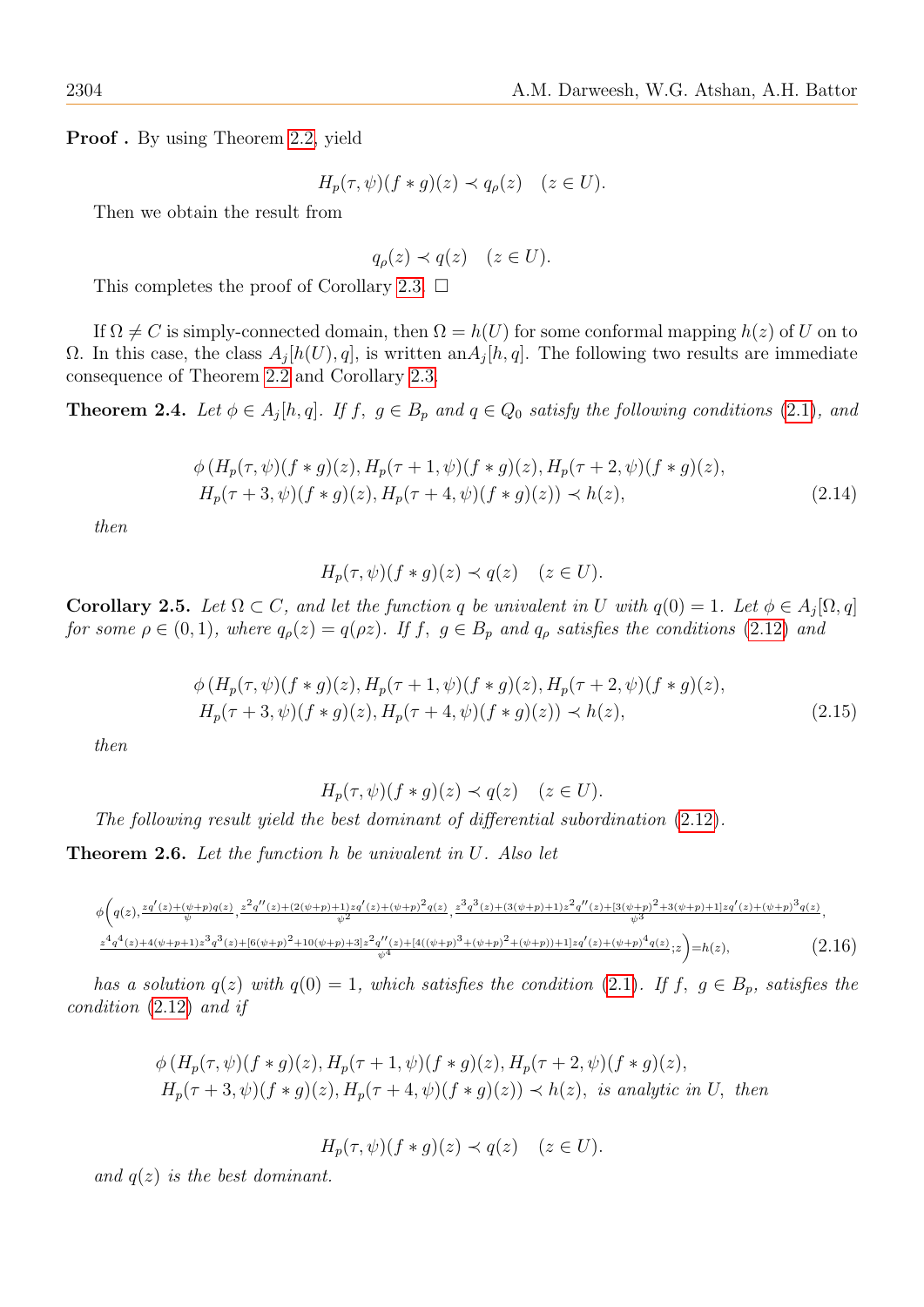**Proof**. Using Theorem [2.2,](#page-4-2) that  $q(z)$  is a dominant of [\(2.12\)](#page-6-1). Since  $q(z)$  satisfies [\(2.15\)](#page-7-0), it is also a solution of [\(2.12\)](#page-6-1). Therefore,  $q(z)$  will be dominated by all dominant. Hence  $q(z)$  is the best dominant. □

<span id="page-8-2"></span>**Definition 2.7.** Let  $\Omega$  a set in C and  $q \in Q_1 \cap J_1$ . The class  $A_{j,1}[\Omega, q]$  of admissible functions consist of those functions  $\phi: C^5 \times U \to C$ , that satisfy the following admissibility conditions.

$$
\phi(u, v, x, y, g; z) \notin \Omega,
$$

whenever

$$
u = q(\zeta),
$$
  
\n
$$
v = \frac{k\zeta q'(\zeta) + \psi q(\zeta)}{\psi},
$$
  
\n
$$
Re\left(\frac{\psi x + (\psi + 2p)u}{(\upsilon - u)} - \psi\right) \geq kRe\left\{\frac{\zeta q''(\zeta)}{q'(\zeta)} + 1\right\},
$$
  
\n
$$
Re\left(\frac{\psi^2 y - \psi(2\psi + 3)(\psi + 2p + 1)(x + u) + \psi(\psi + 2p)u}{(\upsilon - u)} + (2\psi p + 3p)\right) \geq k^2 Re\left\{\frac{\zeta^2 q'''(\zeta)}{q'(\zeta)}\right\}
$$

and

$$
Re\left(\frac{\psi^4 g - 2\psi^2 (3\psi + 7)(\psi - 1)(y+x) + (\psi + 2p)(3(3\psi + 7)(\psi + 1) + \psi^2)u(\psi^2 + 2)(4\psi^2 + 2\psi p + 9\psi + 7)(x - u)}{(v - u)} + [\psi^5 + \psi^4 - 7\psi^3 + 8\psi^2 p + 2\psi^2 + 14\psi p - 3\psi - 8]\right)
$$
  
\n
$$
\geq k^3 Re\left(\frac{\zeta^3 q'''(\zeta)}{q'(\zeta)}\right),
$$

where  $z \in U$ ,  $\zeta \in \partial U \backslash E(q)$  and  $k \geq n$ .

<span id="page-8-4"></span>**Theorem 2.8.** Define  $\phi \in A_{j,1}[\Omega, q]$ . If  $f, g \in B_p$  and  $q \in Q_1$ , and satisfy the following conditions

<span id="page-8-3"></span>
$$
Re\left(\frac{\zeta^2 q'''(\zeta)}{q'(\zeta)}\right) \ge 0, \left|\frac{z^p H_p(\tau+2,\psi)(f*g)(z)}{q'(\zeta)}\right| \le k^2,\tag{2.17}
$$

and

$$
\{\phi(z^p H_p(\tau, \psi)(f * g)(z), z^p H_p(\tau + 1, \psi)(f * g)(z), z^p H_p(\tau + 2, \psi)(f * g)(z),z^p H_p(\tau + 3, \psi)(f * g)(z), z^p H_p(\tau + 4, \psi)(f * g)(z))\} \subset \Omega,
$$
\n(2.18)

then

$$
z^p H_p(\tau, \psi)(f * g)(z) \prec q(z) \quad (z \in U).
$$

**Proof**. Let  $p(z)$  be analytic function in U, defined by

<span id="page-8-1"></span><span id="page-8-0"></span>
$$
p(z) = zp Hp(\tau, \psi)(f * g)(z).
$$
 (2.19)

From equations  $(1.3)$  and  $(2.19)$ , we have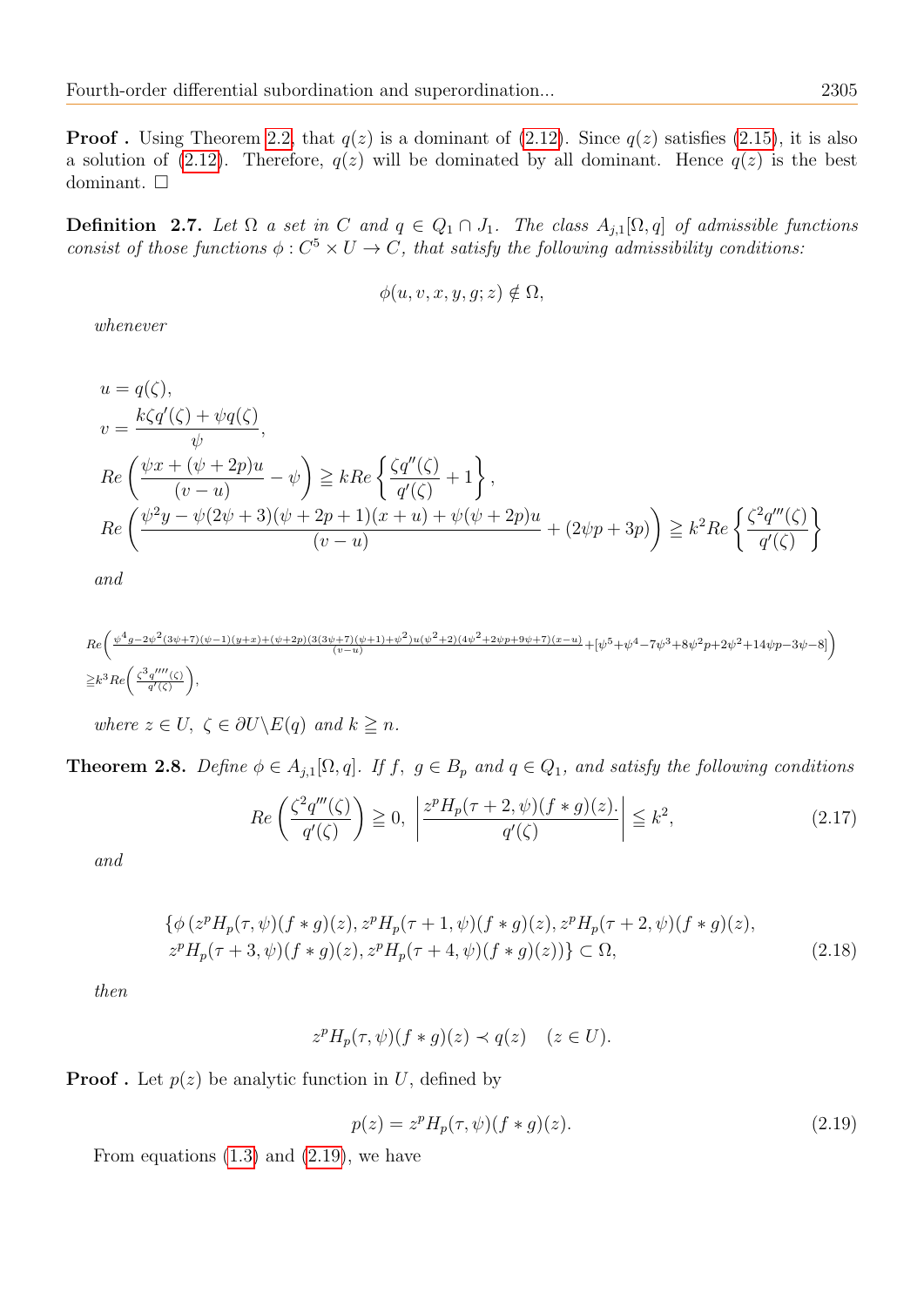$$
z^{p}H_{p}(\tau+1,\psi)(f*g)(z) = \frac{zp'(z) + \psi p(z)}{\psi}.
$$
\n(2.20)

By a similar argument, we get

$$
z^{p}H_{p}(\tau+2,\psi)(f*g)(z) = \frac{z^{2}p''(z) + (\psi+1)zp'(z) - (\psi(\psi+2p))p(z)}{\psi^{2}},
$$
\n(2.21)

$$
z^{p}H_{p}(\tau+3,\psi)(f*g)(z) = \frac{z^{3}p^{3}(z) + (2\psi+3)z^{2}p''(z) + (2\psi^{2}+2\psi p+2\psi+1)p'(z) + \psi^{2}(\psi+2p))p(z)}{\psi^{3}},
$$
\n(2.22)

and

<span id="page-9-0"></span>
$$
z^p H_p(\tau+4,\psi)(f*g)(z) = \frac{z^4 p^4(z) + (3\psi + 7)z^3 p^3(z) + (4\psi^4 + 2\psi p + 9\psi + 7)z^2 p''(z) + (\psi^3 + 4\psi^2 + 2\psi p + 3\psi + 1)zp'(z) - \psi^3(\psi + 2p)p(z)}{\psi^4}.
$$
\n
$$
(2.23)
$$

Define the transformation from  $C^5$  to C by

<span id="page-9-4"></span><span id="page-9-3"></span>
$$
u(r, s, t, w, b) = r,
$$
  
\n
$$
v(r, s, t, w, b) = \frac{s + \psi r}{\psi},
$$
  
\n
$$
x(r, s, t, w, b) = \frac{t + (\psi + 1)s - (\psi(\psi + 2p))r}{\psi^2},
$$
  
\n
$$
y(r, s, t, w, b) = \frac{w + (2\psi + 3)t + (2\psi^2 + 2\psi p + 2\psi + 1)s - \psi^2(\psi + 2p)r}{\psi^3},
$$
\n(2.24)

and

$$
g(r, s, t, w, b)
$$
  
= 
$$
\frac{b + (3\psi + 7)w + (4\psi^4 + 2\psi p + 9\psi + 7)t + (\psi^3 + 4\psi^2 + 2\psi p + 3\psi + 1)s - \psi^3(\psi + 2p)r}{\psi^4}
$$
 (2.25)

<span id="page-9-1"></span>Let

$$
\phi\left(r, \frac{s+\psi r}{\psi}, \frac{t+(\psi+1)s-(\psi(\psi+2p))r}{\psi^2}, \frac{w+(2\psi+3)t+(2\psi^2+2\psi p+2\psi+1)s-\psi^2(\psi+2p)r}{\psi^3}\right) + (3\psi+7)w+(4\psi^4+2\psi p+9\psi+7)t+(\psi^3+4\psi^2+2\psi p+3\psi+1)s-\psi^3(\psi+2p)r}{\psi^4}; z\right). \tag{2.26}
$$

The proof will make use of Lemma [1.6.](#page-3-0) Using the equations [\(2.19\)](#page-8-0) to [\(2.23\)](#page-9-0) we have from [\(2.26\)](#page-9-1), that

<span id="page-9-2"></span>
$$
\chi(p(z) + zp'(z), z^2p''(z), z^3p^3(z), z^4p^4(z); z) = \phi(z^p H_p(\tau, \psi)(f * g)(z), z^p H_p(\tau + 1, \psi)(f * g)(z),
$$
  
\n
$$
z^p H_p(\tau + 2, \psi)(f * g)(z), z^p H_p(\tau + 3, \psi)(f * g)(z), z^p H_p(\tau + 4, \psi)(f * g)(z))
$$
\n(2.27)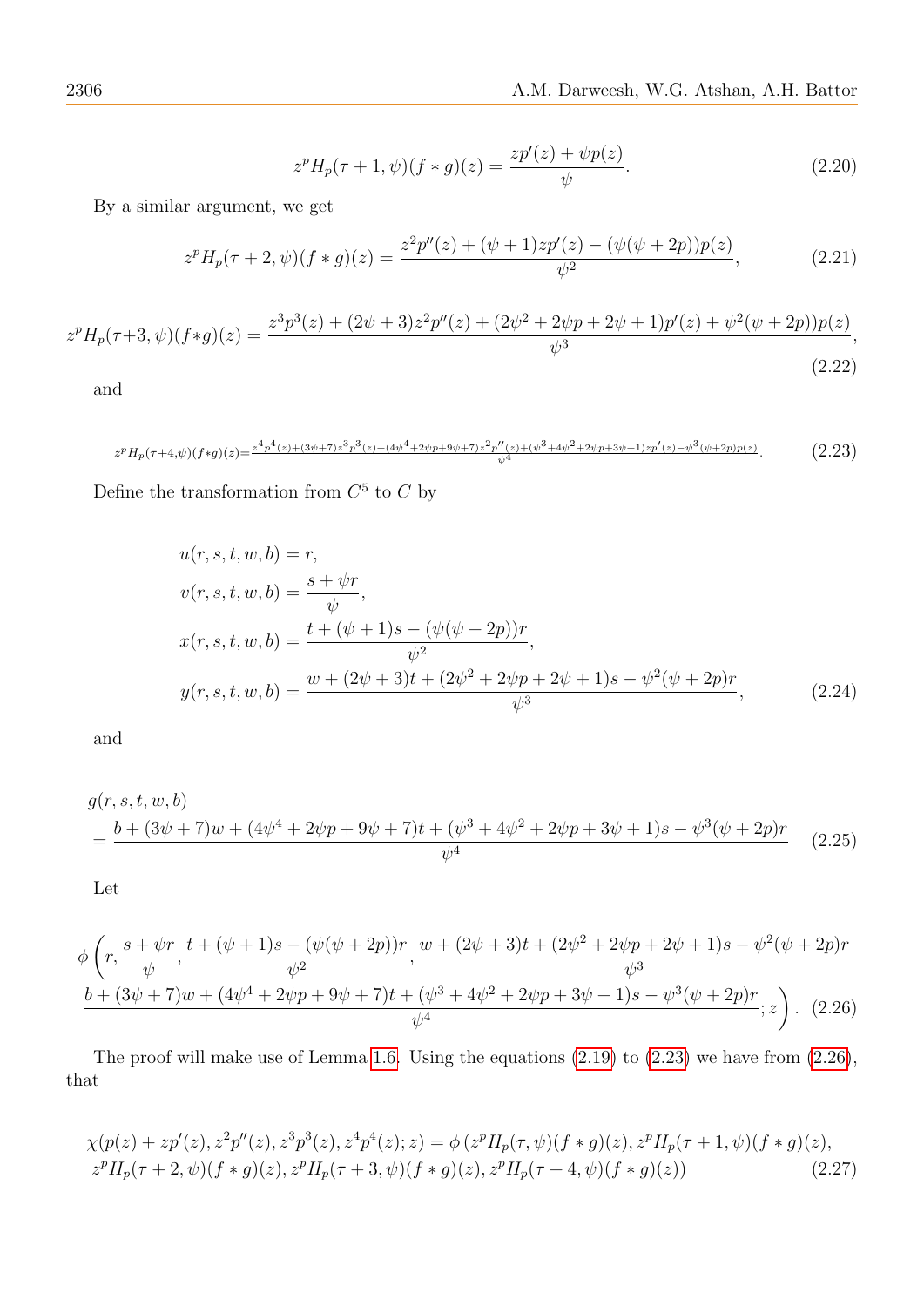Hence [\(2.18\)](#page-8-1) becomes

$$
\chi(p(z) + z p'(z), z^2 p''(z), z^3 p^3(z), z^4 p^4(z); z) \in \Omega
$$

We note that

$$
\frac{t}{s} + 1 = \frac{\psi x + (\psi + 2p)u}{(\nu - u)} - \psi,
$$
  

$$
\frac{w}{s} = \frac{\psi^2 y - \psi(2\psi + 3)(\psi + 2p + 1)(x + u) + \psi(\psi + 2p)u}{(\nu - u)} + (2\psi p + 3p),
$$

and

 $\frac{b}{s} = \frac{\psi^4 g - 2 \psi^2 (3 \psi + 7) (\psi - 1) (y + x) + (\psi + 2 p) (3 (3 \psi + 7) (\psi + 1) + \psi^2) u (\psi^2 + 2) (4 \psi^2 + 2 \psi p + 9 \psi + 7) (x - u)}{(\psi - u)} + [\psi^5 + \psi^4 - 7 \psi^3 + 8 \psi^2 p + 2 \psi^2 + 14 \psi p - 3 \psi - 8]$ 

Thus clearly, the admissibility condition for  $\phi \in A_{j,1}[\Omega, q]$ , in Definition [2.7](#page-8-2) is equivalent to admissibility condition for  $\chi \in \Psi_3[\Omega, q]$  as given in Definition [1.4](#page-2-2) with  $n = 3$ . Therefore, by using [\(2.17\)](#page-8-3) and Lemma [1.6,](#page-3-0) we obtain

$$
p(z) = zp Hp(\tau, \psi)(f * g)(z) \prec q(z).
$$

This completes the proof of Theorem [2.8.](#page-8-4)  $\square$ 

In the our corollary we obtain an extension of Theorem [2.8,](#page-8-4) to the case when the behavior of  $q(z)$ on  $\partial U$  is not known.

<span id="page-10-0"></span>Corollary 2.9. Let  $\Omega \subset C$  and let the function  $q(z)$  be univalent in U with  $q(0) = 1$ . Let  $\phi \in C$  $A_{j,1}[\Omega, q]$  for some  $\rho(0, 1)$ , where  $q_{\rho}(z) = q(\rho z)$ . If  $f, g \in B_p$  and  $q_{\rho}$ , satisfies the following conditions:

<span id="page-10-2"></span>
$$
Re\left(\frac{\zeta^2 q'''(\zeta)}{q'(\zeta)}\right) \ge 0, \ \left|\frac{H_p(\tau+2,\psi)(f*g)(z)}{q'(\zeta)}\right| \le k^2, \ (z \in U, \zeta \in \partial U \setminus E(q_\rho) \ and \ k \ge n) \tag{2.28}
$$

and

$$
\phi(H_p(\tau, \psi)(f * g)(z), H_p(\tau + 1, \psi)(f * g)(z), H_p(\tau + 2, \psi)(f * g)(z), H_p(\tau + 3, \psi)(f * g)(z),
$$
  
\n
$$
H_p(\tau + 4, \psi)(f * g)(z)) \prec h(z),
$$
\n(2.29)

then

 $z^p H_p(\tau, \psi)(f * g)(z) \prec q(z) \quad (z \in U).$ 

Proof . By using Theorem [2.8,](#page-8-4) yield

 $z^p H_p(\tau, \psi)(f * g)(z) \prec q_\rho(z) \quad (z \in U).$ 

Then we obtain the result from

<span id="page-10-1"></span> $q_{\rho}(z) \prec q(z) \quad (z \in U).$ 

This completes the proof of Corollary [2.9.](#page-10-0)  $\Box$ 

If  $\Omega \neq C$  is simply-connected domain, then  $\Omega = h(U)$  for some conformal mapping  $h(z)$  of U on to  $\Omega$ . In this case, the class  $A_{j,1}[h(U), q]$ , is written an  $A_{j,1}[h, q]$ . The following two results are immediate consequence of Theorem [2.8](#page-8-4) and Corollary [2.9.](#page-10-0)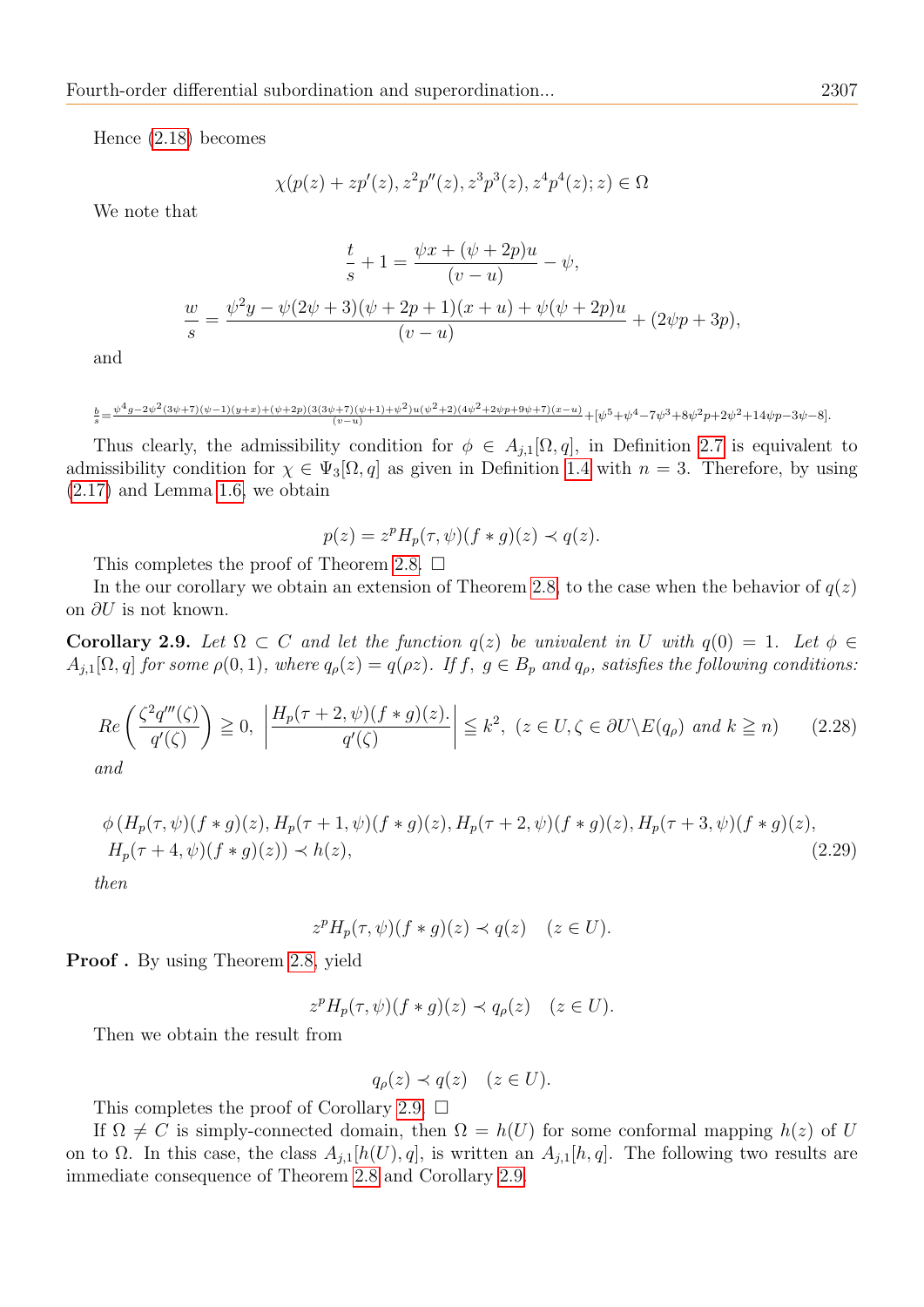**Theorem 2.10.** Define  $\phi \in A_{j,1}[\Omega, q]$ . If  $f, g \in B_p$  and  $q \in Q_1$ , satisfy the conditions [\(2.17\)](#page-8-3) and

$$
\phi(H_p(\tau, \psi)(f * g)(z), H_p(\tau + 1, \psi)(f * g)(z), H_p(\tau + 2, \psi)(f * g)(z), H_p(\tau + 3, \psi)(f * g)(z),
$$
  
\n
$$
H_p(\tau + 4, \psi)(f * g)(z)) \prec h(z),
$$
\n(2.30)

then

$$
z^p H_p(\tau, \psi)(f * g)(z) \prec q(z) \quad (z \in U).
$$

**Corollary 2.11.** Let  $\Omega \subset C$  and let the function  $q(z)$  be univalent in U with  $q(0) = 1$ . Let  $\phi \in C$  $A_{j,1}[\Omega, q]$  for some  $\rho(0,1)$ , where  $q_{\rho}(z) = q(\rho z)$ . If f,  $g \in B_p$  and  $q_{\rho}$ , satisfies the conditions [\(2.17\)](#page-8-3)

$$
Re\left(\frac{\zeta^2 q'''(\zeta)}{q'(\zeta)}\right) \ge 0, \ \left|\frac{H_p(\tau+2,\psi)(f*g)(z)}{q'(\zeta)}\right| \le k^2, \ (z \in U, \zeta \in \partial U \setminus E(q_\rho) \ and \ k \ge n) \tag{2.31}
$$

then

$$
z^p H_p(\tau, \psi)(f * g)(z) \prec q(z) \quad (z \in U).
$$

In the following result yield the best dominant of differential subordination [\(2.29\)](#page-10-1).

**Theorem 2.12.** Let the function h be univalent in U. Also let  $\phi : C^5 \times U \to C$ , and suppose that the following differential equation

$$
\begin{array}{l} \phi\bigg(q(z),\frac{zq'(z)+\psi q(z)}{\psi},\frac{z^2q''+(\psi+1)zq'(z)-(\psi(\psi+2p))q(z)}{\psi^2},\frac{z^3q^3(z)+(2\psi+3)z^2q''(z)+(2\psi^2+2\psi p+2\psi+1)q'(z)-\psi^2(\psi+2p)q(z)}{\psi^3},\\ \frac{z^4q^4(z)+(3\psi+7)z^3q^3(z)+(4\psi^4+2\psi p+9\psi+7)z^2q''+(\psi^3+4\psi^2+2\psi p+3\psi+1)zq'(z)-\psi^3(\psi+2p)q(z)}{\psi^4}; \end{array}
$$

has a solution  $q(z)$  with  $q(0) = 1$ , which satisfies the condition [\(2.28\)](#page-10-2). If  $f, g \in B_p$ , then

$$
z^p H_p(\tau, \psi)(f * g)(z) \prec q(z) \quad (z \in U).
$$

**Proof**. From Theorem [2.8,](#page-8-4) then  $z^p H_p(\tau, \psi)(f * g)(z) \prec q_\rho(z)$   $(z \in U)$ . The result asserted by Corollary [2.3,](#page-6-0) is now deduced from the following subordination property  $q_\rho(z) \prec q(z) \quad (z \in U)$ .  $\Box$ 

Also, here the fourth-order differential superordination thermos for the multiplier transformation  $H_p(\tau, \psi)(f * g)(z)$  defined in [1.2](#page-2-3) is investigated. For the purpose, we considered the following admissible functions.

## 3. Fourth-Order Differential Superordination Results Using  $H_p(\tau, \psi)(f * g)(z)$

**Definition** 3.1. Let  $\Omega$  be a set in C, and  $q \in Q_0$  with  $q'(z) \neq 0$ . The class  $A_j[\Omega, q]$  of admissible functions consists of those functions  $\phi : C^5 \times \underline{U} \to C$ , which satisfy the following admissibility condition

$$
\phi(u, v, x, y, g; \zeta) \in \Omega,
$$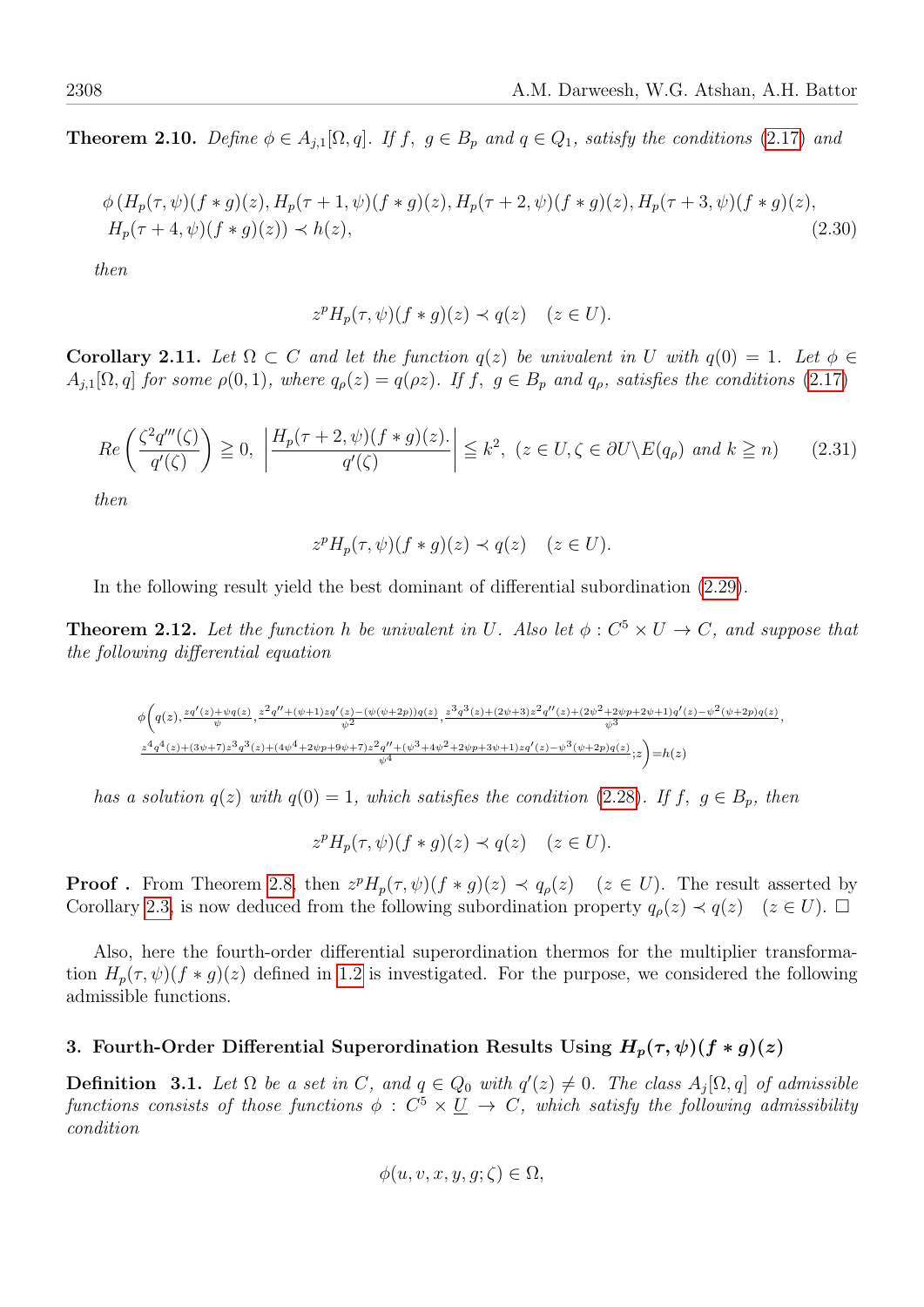whenever

$$
u = q(z),
$$
  
\n
$$
v = \frac{k\zeta q'(z) + (\psi + p)q(z)}{\psi},
$$
  
\n
$$
Re\left(\frac{\psi(\psi + 1)(x + v) - (2(\psi + p) + 1)(\psi + p - 1)(u - v) + (\psi + p)u}{\psi v + (\psi + p)u}\right) \le \frac{1}{m}Re\left\{\frac{zq''(z)}{q'(z)} + 1\right\},
$$
  
\n
$$
Re\left(\frac{\psi^3 - (3(\psi + p) + 1)\psi^2 x - (\psi + p)^2(\psi(\psi + p) + 1)u}{\psi v + (\psi + p)u} - [(\psi + p)((3(\psi + p) + 5) + 2)]\right)
$$
  
\n
$$
\le \frac{1}{m^2}Re\left\{\frac{\zeta^2 q'''(z)}{q'(z)}\right\},
$$

and

 $Re \bigg(\frac{\psi^4 g - 4 \psi^3 (\psi+p+1) y + \psi^2 [6 (\psi+p)^2 - 3 (\psi+p)-2] x + [(\psi+p)(8 (\psi+p)+9) + 2] (u-v) + (\psi+p)^2 [(\psi+p)^2 + (\psi (\psi+p)+1)^2] u }{ \psi v + (\psi+p) u } + \psi (\psi+p) [(\psi+p+1)((2 (\psi+p)+5)+1)] \bigg)$  $\leq \frac{1}{m^3}Re\left(\frac{\zeta^3 q''''(\zeta)}{q'(\zeta)}\right)$ ,

where  $z \in U$ ,  $\zeta \in \partial U \backslash E(q)$  and  $k \geq n$ .

<span id="page-12-1"></span>**Theorem 3.2.** Let  $\phi \in A_j[\Omega, q]$ . If  $f, g \in B_p$  and  $H_p(\tau, \psi)(f * g)(z) \in Q_0$  with  $q'(z) \neq 0$ , satisfying the following conditions:

<span id="page-12-2"></span>
$$
Re\left(\frac{z^2q'''(z)}{q'(z)}\right) \ge 0, \left|\frac{H_p(\tau+2,\psi)(f*g)(z)}{q'(z)}\right| \le \frac{1}{m^2},\tag{3.1}
$$

and the function

$$
\phi(H_p(\tau,\psi)(f*g)(z),H_p(\tau+1,\psi)(f*g)(z),H_p(\tau+2,\psi)(f*g)(z),H_p(\tau+3,\psi)(f*g)(z),
$$
  

$$
H_p(\tau+4,\psi)(f*g)(z);z), \text{ is univalent in } U
$$

and

$$
\Omega \subset \{\phi \left(H_p(\tau,\psi)(f*g)(z), H_p(\tau+1,\psi)(f*g)(z), H_p(\tau+2,\psi)(f*g)(z), H_p(\tau+3,\psi)(f*g)(z),\right. \\
\left. H_p(\tau+4,\psi)(f*g)(z); z) : z \in U\}\n\tag{3.2}
$$

implies that

<span id="page-12-0"></span>
$$
q(z) \prec H_p(\tau, \psi)(f * g)(z) \quad (z \in U).
$$

**Proof**. Let the function  $p(z)$  be defined by [\(2.3\)](#page-5-0) and  $\chi$  by [\(2.10\)](#page-5-4), since  $\phi \in A_j[\Omega, q]$ . Thus from [\(2.11\)](#page-6-2) and [\(3.2\)](#page-12-0) yield

$$
\Omega \subset \left\{ \chi(p(z) + zp'(z), z^2p''(z), z^3p^3(z), z^4p^4(z); z) : z \in U \right\}.
$$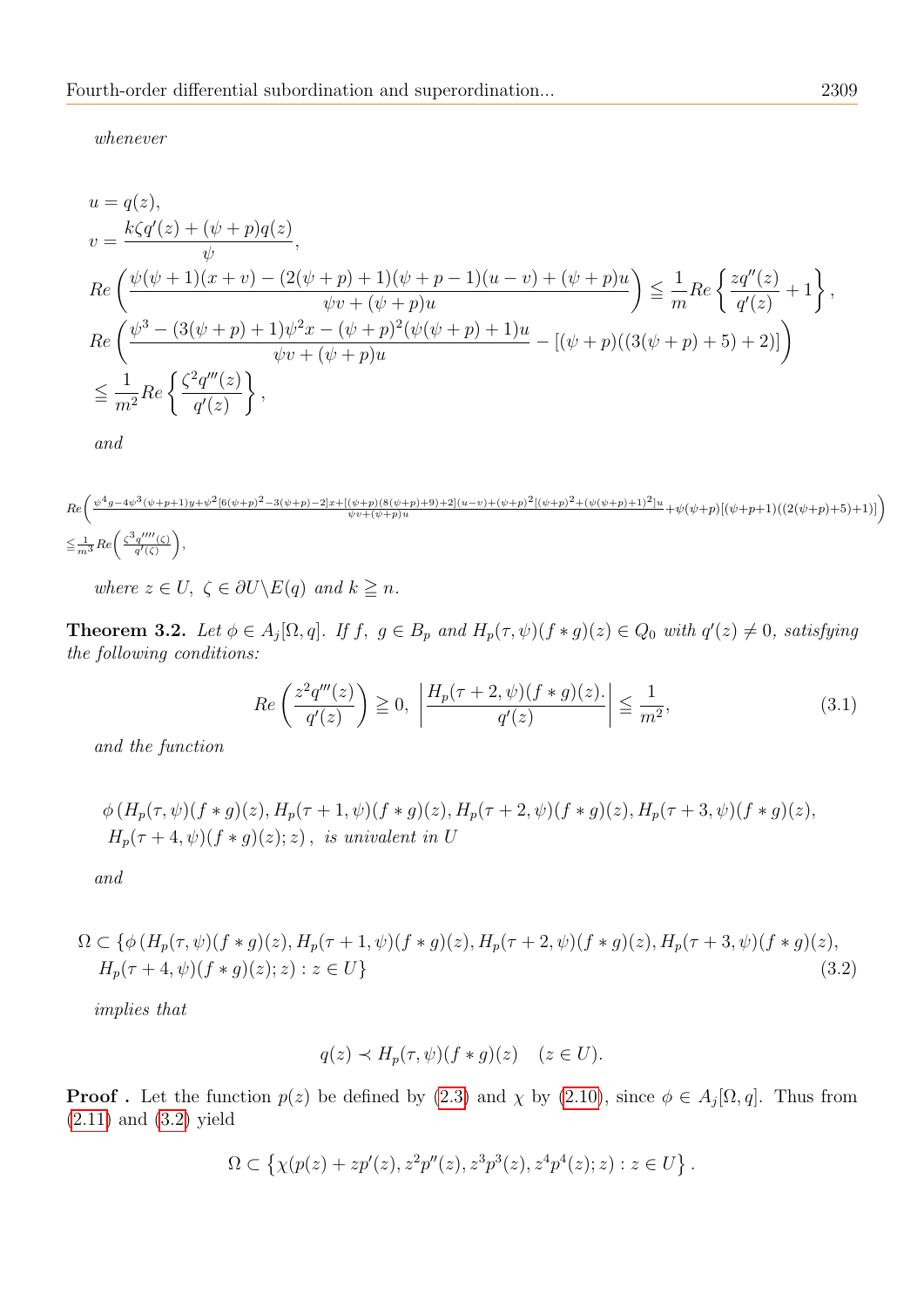From [\(2.8\)](#page-5-3) and [\(2.9\)](#page-5-5), we see that the admissibility for  $\phi \in A_j[\Omega, q]$ , in Definition [2.1](#page-4-1) is equivalent to the admissibility condition for  $\chi$  as given in Definition [1.5,](#page-3-1) with  $n = 3$ . Hence  $\chi \in \Psi_3[\Omega, q]$ , and by using Lemma [1.7](#page-3-2) and [\(3.2\)](#page-12-0), we have

$$
q(z) \prec H_p(\tau, \psi)(f * g)(z).
$$

If  $\Omega \neq C$  is simply-connected domain, then  $\Omega = h(U)$  for some conformal mapping  $h(z)$  of U on to  $\Omega$ . In this case, the class  $A_j[h(U), q]$ , is written an  $A_j[h, q]$ .  $\Box$ 

The next theorem is directly consequence of Theorem [3.2.](#page-12-1)

<span id="page-13-1"></span>**Theorem 3.3.** Let  $\phi \in A_j[\Omega, q]$  and h be analytic function in U. If  $f, g \in B_p$ ,  $H_p(\tau, \psi)(f * g)(z) \in$  $Q_0$  and  $q \in J_0$  with  $q'(z) \neq 0$ , satisfying the following conditions [\(3.1\)](#page-12-2) and satisfying the following conditions:

$$
\phi(H_p(\tau,\psi)(f*g)(z),H_p(\tau+1,\psi)(f*g)(z),H_p(\tau+2,\psi)(f*g)(z),H_p(\tau+3,\psi)(f*g)(z),
$$
  

$$
H_p(\tau+4,\psi)(f*g)(z); z), \text{ is univalent in } U, \text{ then}
$$

$$
h(z) \prec \phi(H_p(\tau, \psi)(f * g)(z), H_p(\tau + 1, \psi)(f * g)(z), H_p(\tau + 2, \psi)(f * g)(z), H_p(\tau + 3, \psi)(f * g)(z),
$$
  
\n
$$
H_p(\tau + 4, \psi)(f * g)(z); z),
$$
\n(3.3)

implies that

<span id="page-13-0"></span>
$$
q(z) \prec H_p(\tau, \psi)(f * g)(z) \quad (z \in U).
$$

**Theorem 3.4.** Let h be analytic function in U, and let  $\phi : C^5 \times \underline{U} \to C$  and  $\chi$  be given by [\(2.10\)](#page-5-4). Suppose that the following differential equation:

<span id="page-13-2"></span>
$$
\chi(p(z) + zp'(z), z^2p''(z), z^3p^3(z), z^4p^4(z); z) = h(z),
$$
\n(3.4)

has a solution  $q(z) \in Q_0$ . If  $f, g \in B_p$ ,  $H_p(\tau, \psi)(f * g)(z) \in Q_0$  and  $q \in J_0$  with  $q'(z) \neq 0$ , satisfying the following conditions [\(3.1\)](#page-12-2) and

$$
\phi(H_p(\tau,\psi)(f*g)(z),H_p(\tau+1,\psi)(f*g)(z),H_p(\tau+2,\psi)(f*g)(z),H_p(\tau+3,\psi)(f*g)(z),
$$
  

$$
H_p(\tau+4,\psi)(f*g)(z); z), \text{ is univalent in } U, \text{ then}
$$

$$
h(z) \prec \phi(H_p(\tau, \psi)(f * g)(z), H_p(\tau + 1, \psi)(f * g)(z), H_p(\tau + 2, \psi)(f * g)(z), H_p(\tau + 3, \psi)(f * g)(z),
$$
  

$$
H_p(\tau + 4, \psi)(f * g)(z); z),
$$

implies that

$$
q(z) \prec H_p(\tau, \psi)(f * g)(z) \quad (z \in U).
$$

and  $q(z)$  is the best subordinant of  $(3.3)$ .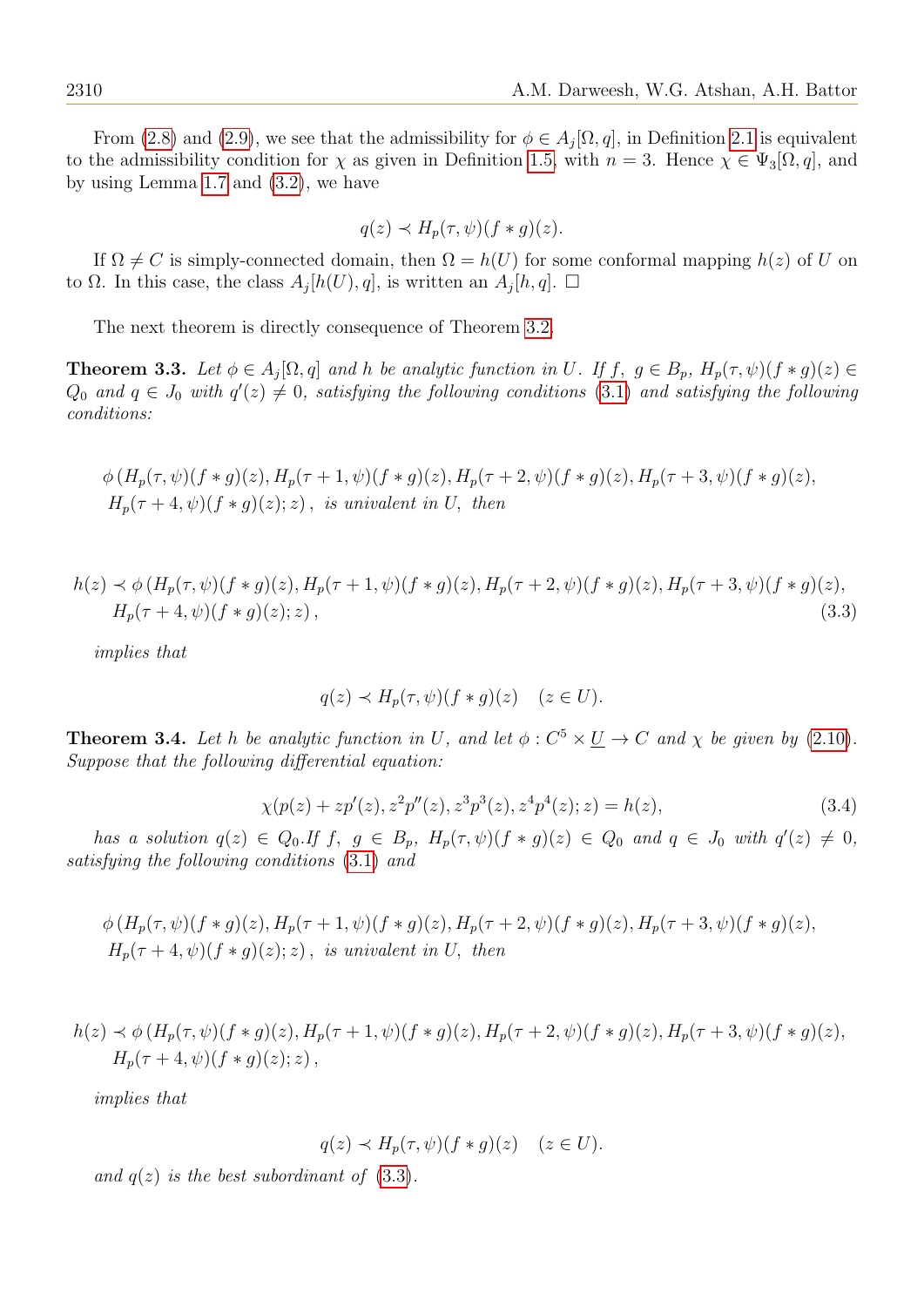**Proof.** In view of Theorems [3.2](#page-12-1) and [3.3,](#page-13-1) we note that  $q$  is a subordination of  $(3.3)$ . Since q satisfies  $(3.4)$ , that also a solution of  $(3.3)$  and therefore q will be subordinated by all subordinants. Hence q is the best subordinant.  $\square$ 

**Definition** 3.5. Let  $\Omega$  be a set in C, and  $q \in Q_1$  with  $q'(z) \neq 0$ . The class  $A_{j,1}[\Omega, q]$  of admissible functions consists of those functions  $\phi : C^5 \times \underline{U} \to C$ , which satisfy the following admissibility condition

$$
\phi(u, v, x, y, g; \zeta) \in \Omega,
$$

whenever

$$
u = q(z),
$$
  
\n
$$
v = \frac{k\zeta q'(z) + \psi q(z)}{\psi},
$$
  
\n
$$
Re\left(\frac{\psi x + (\psi + 2p)u}{(u - v)} - \psi\right) \geq kRe\left\{\frac{zq''(z)}{q'(z)} + 1\right\},
$$
  
\n
$$
Re\left(\frac{\psi^2 y - \psi(2\psi + 3)(\psi + 2p + 1)(x + u) + \psi(\psi + 2p)u}{(v - u)} + (2\psi p + 3p)\right) \geq k^2 Re\left\{\frac{z^2 q'''(z)}{q'(z)}\right\}
$$

and

$$
Re\left(\frac{\psi^4 g - 2\psi^2 (3\psi + 7)(\psi - 1)(y+x) + (\psi + 2p)(3(3\psi + 7)(\psi + 1) + \psi^2)u + (\psi^2 + 2)(4\psi^2 + 2\psi p + 9\psi + 7)(x - u)}{(v - u)} + [\psi^5 + \psi^4 - 7\psi^3 + 8\psi^2 p + 2\psi^2 + 14\psi p - 3\psi - 8]\right)
$$
  
\n
$$
\geq k^3 Re\left(\frac{z^3 q'''(z)}{q'(z)}\right),
$$
  
\nwhere  $z \in U$ ,  $\zeta \in \partial U \setminus E(q)$  and  $k \geq n$ .

<span id="page-14-1"></span>**Theorem 3.6.** Let  $\phi \in A_{j,1}[\Omega, q]$ . If  $f, g \in B_p$  and  $z^p H_p(\tau, \psi)(f * g)(z) \in Q_1$  with  $q'(z) \neq 0$ , satisfying the following conditions:

<span id="page-14-2"></span>
$$
Re\left(\frac{z^2q'''(z)}{q'(z)}\right) \ge 0, \left|\frac{z^pH_p(\tau+2,\psi)(f*g)(z)}{q'(z)}\right| \le \frac{1}{m^2},\tag{3.5}
$$

and the function

 $\phi(z^pH_p(\tau,\psi)(f*g)(z), z^pH_p(\tau+1,\psi)(f*g)(z), z^pH_p(\tau+2,\psi)(f*g)(z), z^pH_p(\tau+3,\psi)(f*g)(z),$  $z<sup>p</sup>H<sub>p</sub>(\tau + 4, \psi)(f * g)(z); z)$ , is univalent in U

and

$$
\Omega \subset \{\phi(z^p H_p(\tau, \psi)(f * g)(z), z^p H_p(\tau + 1, \psi)(f * g)(z), z^p H_p(\tau + 2, \psi)(f * g)(z), z^p H_p(\tau + 3, \psi)(f * g)(z), z^p H_p(\tau + 4, \psi)(f * g)(z); z) : z \in U\},\tag{3.6}
$$

implies that

<span id="page-14-0"></span>
$$
q(z) \prec z^p H_p(\tau, \psi)(f * g)(z) \quad (z \in U).
$$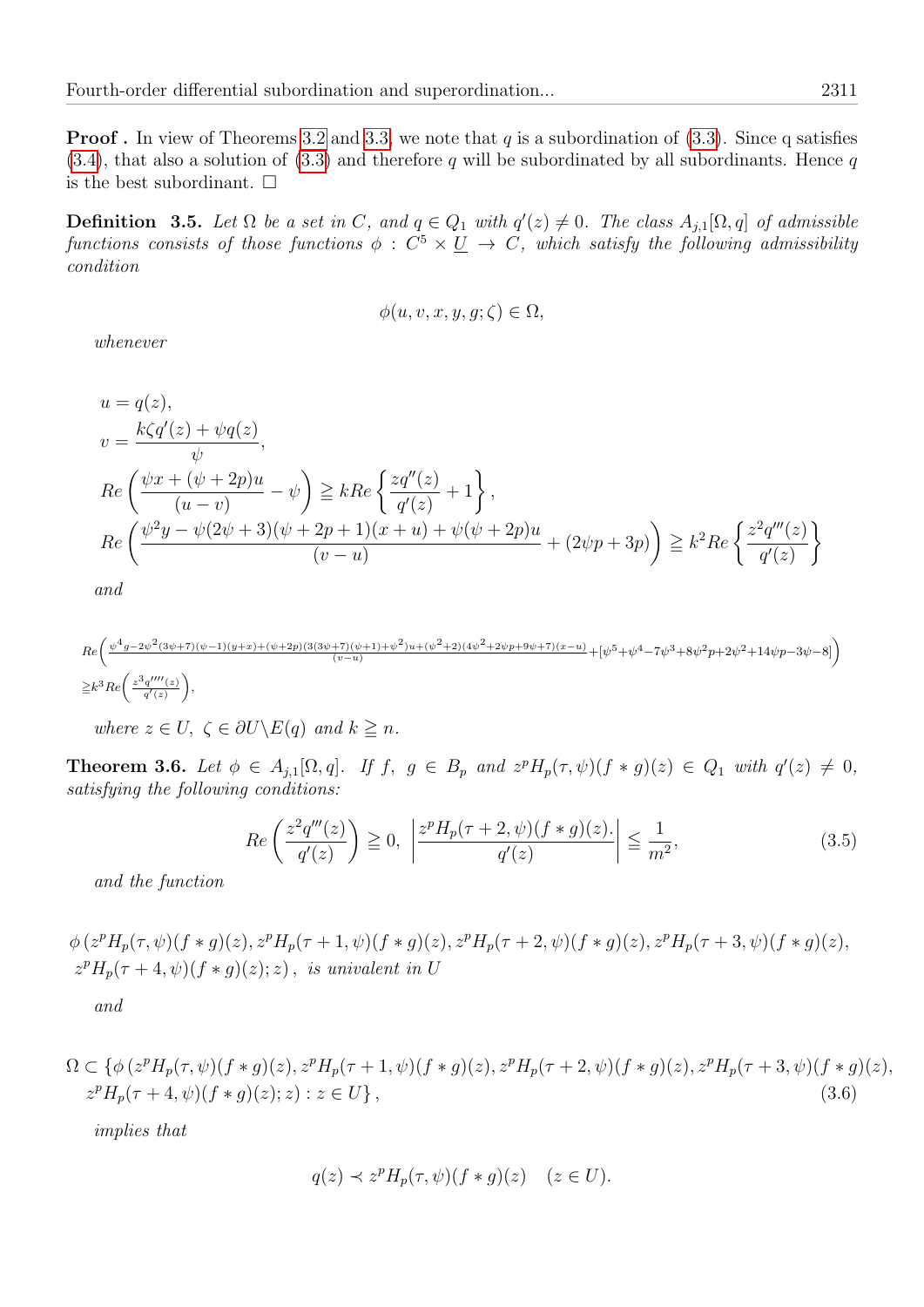**Proof**. Let the function  $p(z)$  be defined by [\(2.19\)](#page-8-0) and  $\chi$  by [\(2.26\)](#page-9-1), since  $\phi \in A_j[\Omega, q]$ . Thus from [\(2.27\)](#page-9-2) and [\(3.6\)](#page-14-0) yield

$$
\Omega \subset \{ \chi(p(z), z p'(z), z^2 p''(z), z^3 p^3(z), z^4 p^4(z); z) : z \in U \}.
$$

From [\(2.24\)](#page-9-3) and [\(2.25\)](#page-9-4), we see that the admissibility for  $\phi \in A_j[\Omega, q]$ , in Definition [2.1](#page-4-1) is equivalent to the admissibility condition for  $\chi$  as given in Definition [1.5,](#page-3-1) with  $n = 3$ . Hence  $\chi \in \Psi_3[\Omega, q]$ , and by using Lemma [1.7](#page-3-2) and [\(3.6\)](#page-14-0), we have

$$
q(z) \prec z^p H_p(\tau, \psi)(f * g)(z).
$$

□

If  $\Omega \neq C$  is simply-connected domain, then  $\Omega = h(U)$  for some conformal mapping  $h(z)$  of U on to  $\Omega$ . In this case, the class  $A_j[h(U), q]$ , is written an  $A_j[h, q]$ . The next theorem is directly consequence of Theorem [3.6.](#page-14-1)

**Theorem 3.7.** Let  $\phi \in A_{j,1}[\Omega, q]$  and h be analytic function in U. If  $f, g \in B_p$  and  $q \in Q_1$  with  $q'(z) \neq 0$ , satisfying the following conditions [\(3.5\)](#page-14-2) and

$$
\phi(z^p H_p(\tau, \psi)(f * g)(z), z^p H_p(\tau + 1, \psi)(f * g)(z), z^p H_p(\tau + 2, \psi)(f * g)(z), z^p H_p(\tau + 3, \psi)(f * g)(z),
$$
  

$$
z^p H_p(\tau + 4, \psi)(f * g)(z); z),
$$

is univalent in U, then

$$
h(z) \prec \phi(z^p H_p(\tau, \psi)(f * g)(z), z^p H_p(\tau + 1, \psi)(f * g)(z), z^p H_p(\tau + 2, \psi)(f * g)(z), z^p H_p(\tau + 3, \psi)(f * g)(z),
$$
  

$$
z^p H_p(\tau + 4, \psi)(f * g)(z); z),
$$
 (3.7)

implies that

$$
q(z) \prec z^p H_p(\tau, \psi)(f * g)(z) \quad (z \in U).
$$

Combining Theorems [2.4](#page-7-1) and [3.3,](#page-13-1) we obtain the following sandwich-type theorem.

**Theorem 3.8.** Let  $h_1$  and  $q_1$ , be univalent in U,  $h_2$  be univalent function in U,  $q_2 \in Q_0$ , with  $q_1(0) = q_2(0) = 1$  and  $\phi \in A_j[h_1, q_1] \cap A_j[h_2, q_2]$ . If  $f, g \in B_p$ ,  $H_p(\tau, \psi)(f * g)(z) \in Q_0 \cap J_0$ , and

$$
\phi(H_p(\tau, \psi)(f * g)(z), H_p(\tau + 1, \psi)(f * g)(z), H_p(\tau + 2, \psi)(f * g)(z), H_p(\tau + 3, \psi)(f * g)(z),
$$
  

$$
H_p(\tau + 4, \psi)(f * g)(z); z),
$$

is univalent in U, and the conditions  $(2.1)$  and  $(3.1)$  are satisfied, then

$$
q_1(z) \prec H_p(\tau, \psi)(f * g)(z) \prec q_2(z).
$$